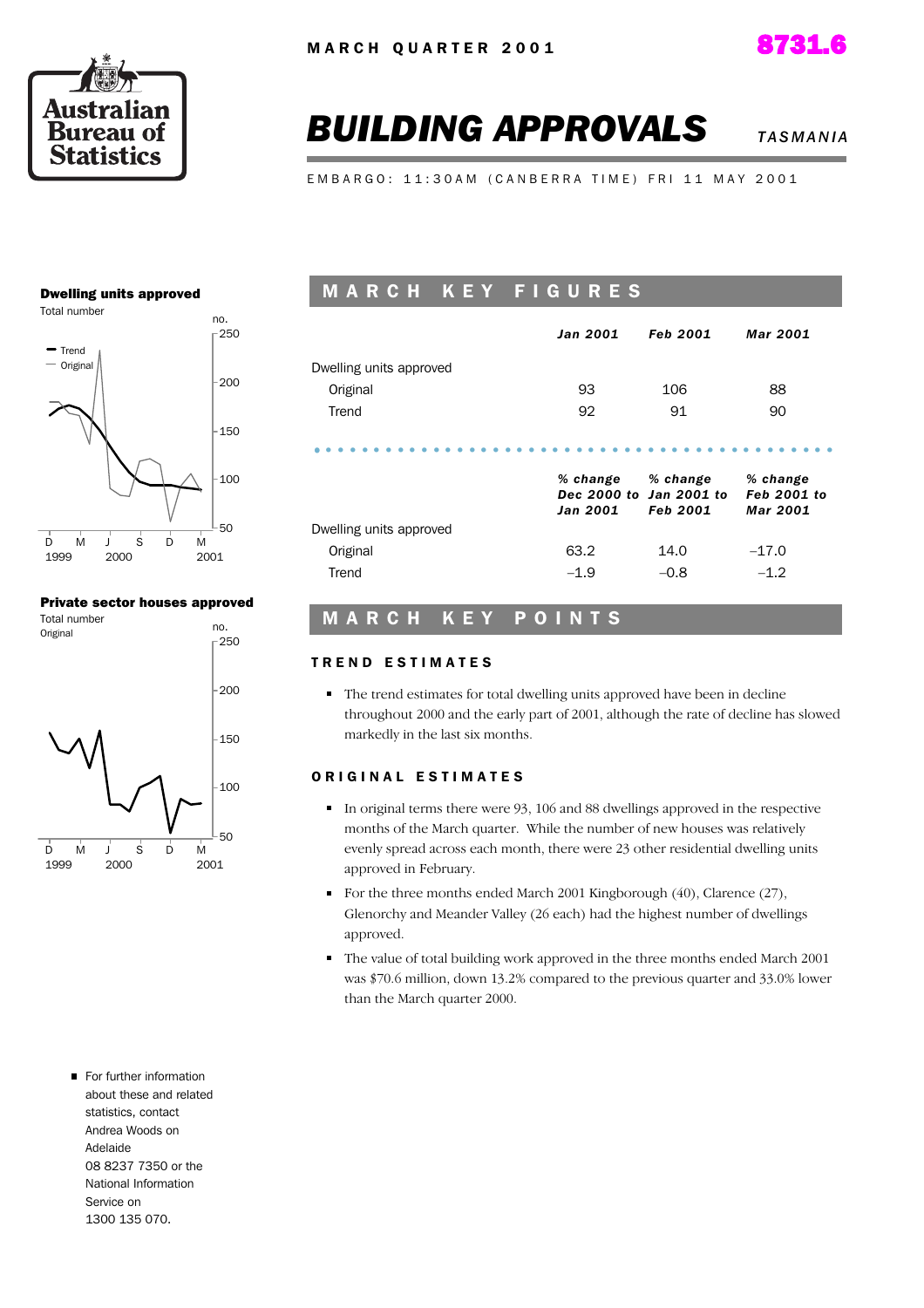### N O T E S

| FORTHCOMING ISSUES    | <b>ISSUE</b>                                                                                                                                                                              | <b>RELEASE DATE</b> |
|-----------------------|-------------------------------------------------------------------------------------------------------------------------------------------------------------------------------------------|---------------------|
|                       | June 2001                                                                                                                                                                                 | 7 August 2001       |
|                       | September 2001                                                                                                                                                                            | 7 November 2001     |
|                       |                                                                                                                                                                                           |                     |
| CHANGES IN THIS ISSUE | There are no changes in this issue.                                                                                                                                                       |                     |
|                       |                                                                                                                                                                                           |                     |
| DATA NOTES            | The effects of the increased First Home Owners Grant, announced during March, are<br>unlikely to have impacted on approval series in this reporting period.                               |                     |
|                       |                                                                                                                                                                                           |                     |
| REVISIONS THIS MONTH  | There has been a minor revision made to previously released data his month, resulting<br>in a reduction of $0.435$ million in the value of non-residential building for December<br>2000. |                     |
|                       |                                                                                                                                                                                           |                     |

Stevan R. Matheson Regional Director, Tasmania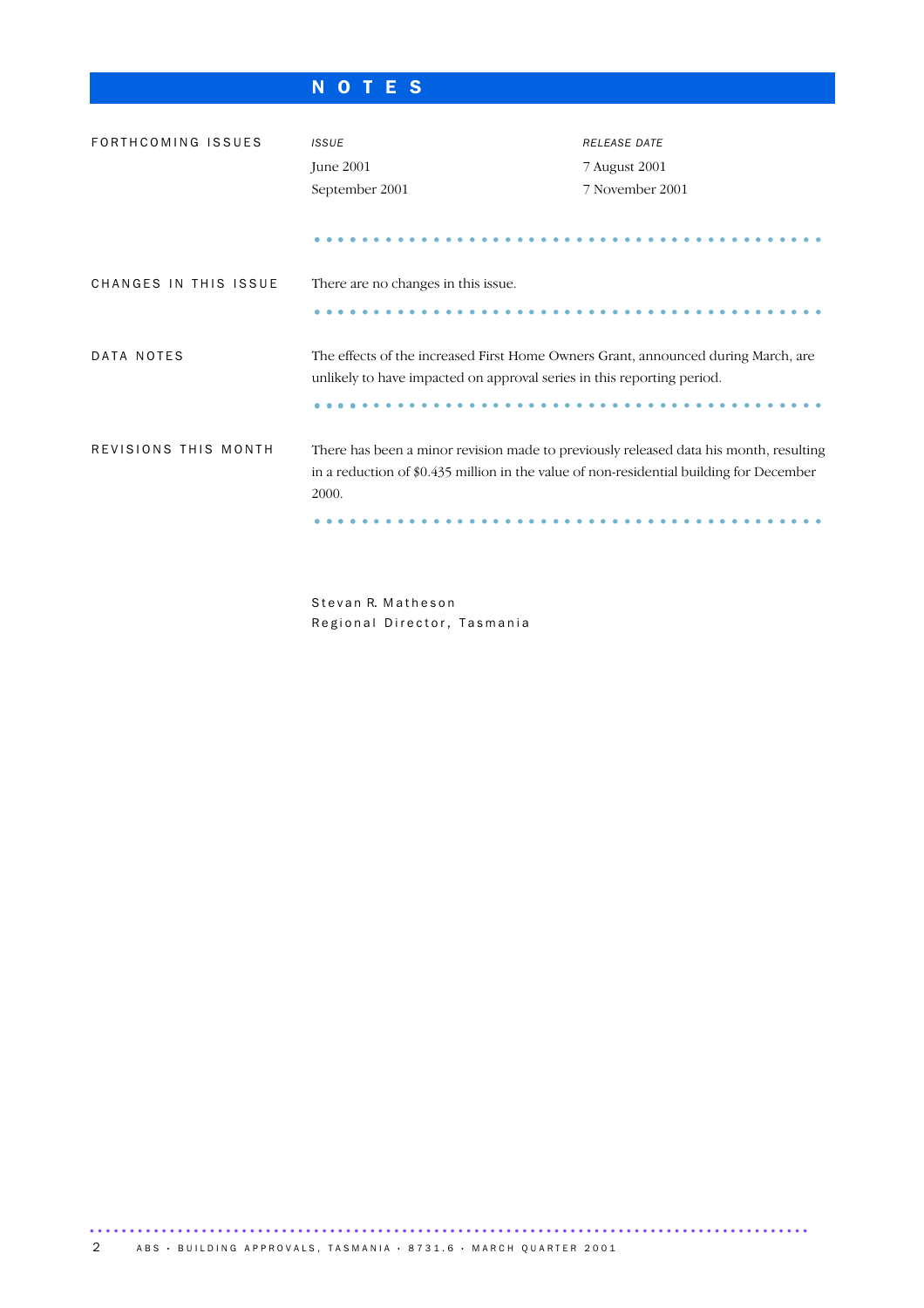

# <sup>1</sup> DWELLING UNITS APPROVED, Private and Public Sector ................................................................. ....

|           |             |                                  | Alterations             |                |                     |                |             |
|-----------|-------------|----------------------------------|-------------------------|----------------|---------------------|----------------|-------------|
|           |             | New other                        | and additions           |                | Non-                | Total          |             |
|           | New         | residential                      | to residential          |                | residential         | dwelling       | Trend       |
| Period    | houses      | building                         | buildings               | Conversion(a)  | building(a)         | units          | estimates   |
|           |             |                                  | PRIVATE SECTOR (Number) |                |                     |                |             |
|           |             |                                  |                         |                |                     |                |             |
| 1997-1998 | 1 4 1 0     | 208                              | $\overline{2}$          | 3              | 0                   | 1623           | n.a.        |
| 1998-1999 | 1 2 9 6     | 104                              | 6                       | $\overline{2}$ | $1\,$               | 1 4 0 9        | n.a.        |
| 1999-2000 | 1587        | 224                              | 19                      | 33             | 2                   | 1865           | n.a.        |
|           |             |                                  |                         |                |                     |                | n.a.        |
| 2000      |             |                                  |                         |                |                     |                | n.a.        |
| March     | 149         | 12                               | $\overline{2}$          | 0              | 0                   | 163            | n.a.        |
| April     | 120         | 10                               | $\mathbf{1}$            | $\mathbf 0$    | $\mathbf 1$         | 132            | n.a.        |
| May       | 159         | 43                               | 0                       | 29             | $\mathbf 0$         | 231            | n.a.        |
| June      | 83          | 4                                | 3                       | $\mathbf 0$    | 0                   | 90             | n.a.        |
| July      | 83          | 0                                | $\mathbf{1}$            | $\mathbf 0$    | 0                   | 84             | n.a.        |
| August    | 76          | $\mathbf 0$                      | 0                       | 0              | $\mathbf 0$         | 76             | n.a.        |
| September | 100         | 14                               | 0                       | $\mathbf 0$    | $\mathbf 0$         | 114            | n.a.        |
| October   | 105         | 13                               | 0                       | 0              | $\mathbf 0$         | 118            | $\mathbf 0$ |
| November  | 112         | 4                                | 0                       | $\mathbf 0$    | $\mathbf 0$         | 116            | n.a.        |
| December  | 53          | 4                                | 0                       | $\mathbf 0$    | 0                   | 57             | n.a.        |
| 2001      |             |                                  |                         |                |                     |                | n.a.        |
| January   | 89          | $\overline{2}$                   | 0                       | 0              | $\mathbf 0$         | 91             | 0           |
|           |             |                                  |                         |                |                     |                |             |
| February  | 83          | 23                               | 0                       | 0              | $\mathbf 0$         | 106            | $\mathbf 0$ |
| March     | 84          | $\overline{2}$                   | $\mathbf 0$             | $\mathbf 0$    | 0                   | 86             | n.a.        |
|           |             |                                  | PUBLIC SECTOR (Number)  |                |                     |                |             |
|           |             |                                  |                         |                |                     |                |             |
| 1997-1998 | 9           | 11                               | $\mathsf O$             | 0              | n.a.                | 20             | 0           |
| 1998-1999 | $\mathbf 1$ | $\mathbf 0$                      | 0                       | 0              | $\mathsf{O}\xspace$ | 1              | n.a.        |
| 1999-2000 | 21          | 6                                | 0                       | $1\,$          | $\mathbf 0$         | 28             | n.a.        |
|           |             |                                  |                         |                |                     |                | n.a.        |
| 2000      |             |                                  |                         |                |                     |                | n.a.        |
| March     | 0           | $\overline{2}$                   | 0                       | 1              | 0                   | 3              | n.a.        |
| April     | 2           | $\overline{c}$                   | 0                       | $\mathbf 0$    | $\mathbf 0$         | 4              | n.a.        |
| May       | 0           | 2                                | 0                       | 0              | $\mathbf 0$         | $\overline{2}$ | n.a.        |
| June      | $\mathbf 1$ | 0                                | 0                       | $\mathbf 0$    | $\mathbf 0$         | $\mathbf 1$    | n.a.        |
| July      | 0           | 0                                | 0                       | $\mathbf 0$    | $\mathbf 0$         | $\mathbf 0$    | n.a.        |
| August    | 6           | 0                                | $\mathbf{1}$            | 0              | $\mathbf 0$         | $\overline{7}$ | n.a.        |
| September | 0           | 5                                | 0                       | $\mathbf 0$    | $\mathbf 0$         | 5              | 0           |
| October   | 0           | 3                                | 0                       | 0              | $\mathbf 0$         | 3              | n.a.        |
| November  | 0           | 0                                | 0                       | $\mathbf 0$    | $\mathbf 0$         | $\mathbf 0$    | n.a.        |
| December  | 0           | 0                                | 0                       | $\mathbf 0$    | 0                   | $\mathbf 0$    | n.a.        |
| 2001      |             |                                  |                         |                |                     |                |             |
| January   | $\mathbf 0$ | $\mathbf 0$                      | $\overline{2}$          | $\mathbf 0$    | $\mathbf 0$         | $\overline{2}$ | 0           |
| February  | 0           | 0                                | 0                       | 0              | 0                   | 0              | n.a.        |
| March     | 0           | $\overline{2}$                   | $\mathbf 0$             | $\mathbf 0$    | $\mathbf 0$         | $\overline{2}$ | n.a.        |
|           |             |                                  |                         |                |                     |                |             |
|           |             |                                  | TOTAL (Number)          |                |                     |                |             |
| 1997-1998 | 1419        | 219                              | $\overline{2}$          | 3              | n.a.                | 1643           | 1630        |
| 1998-1999 | 1 2 9 7     | 104                              | 6                       | $\overline{2}$ | $\mathbf{1}$        | 1410           | 1 4 2 8     |
| 1999-2000 | 1 608       | 230                              | 19                      | 34             | $\overline{2}$      | 1893           | 1836        |
|           |             |                                  |                         |                |                     |                |             |
| 2000      |             |                                  |                         |                |                     |                |             |
| March     | 149         | 14                               | $\overline{2}$          | 1              | $\mathsf{O}\xspace$ | 166            | 173         |
| April     | 122         | 12                               | $\mathbf{1}$            | $\mathbf 0$    | $\mathbf 1$         | 136            | 164         |
| May       | 159         | 45                               | 0                       | 29             | $\mathbf 0$         | 233            | 150         |
| June      | 84          | 4                                | 3                       | $\mathbf 0$    | 0                   | 91             | 134         |
| July      | 83          | $\mathsf{O}\xspace$              | $\mathbf{1}$            | $\mathbf 0$    | 0                   | 84             | 119         |
| August    | 82          | $\mathbf 0$                      | $\mathbf{1}$            | $\mathbf 0$    | $\mathsf{O}\xspace$ | 83             | 107         |
| September | 100         | 19                               | 0                       | $\mathbf 0$    | $\mathsf{O}\xspace$ | 119            | 98          |
| October   | 105         | 16                               | 0                       | $\mathbf 0$    | $\mathbf 0$         | 121            | 94          |
| November  | 112         | 4                                | 0                       | 0              | $\mathsf{O}\xspace$ | 116            | 94          |
| December  | 53          | 4                                | 0                       | $\mathbf 0$    | 0                   | 57             | 94          |
| 2001      |             |                                  |                         |                |                     |                |             |
| January   | 89          | $\overline{2}$                   | $\overline{c}$          | $\mathsf{O}$   | $\mathsf{O}\xspace$ | 93             | 92          |
| February  | 83          | 23                               | 0                       | $\mathsf{O}$   | $\mathsf{O}\xspace$ | 106            | 91          |
| March     | 84          | 4                                | 0                       | $\mathsf{O}$   | $\mathsf{O}\xspace$ | 88             | 90          |
|           |             | (a) See Glossary for definition. |                         |                |                     |                |             |
|           |             |                                  |                         |                |                     |                |             |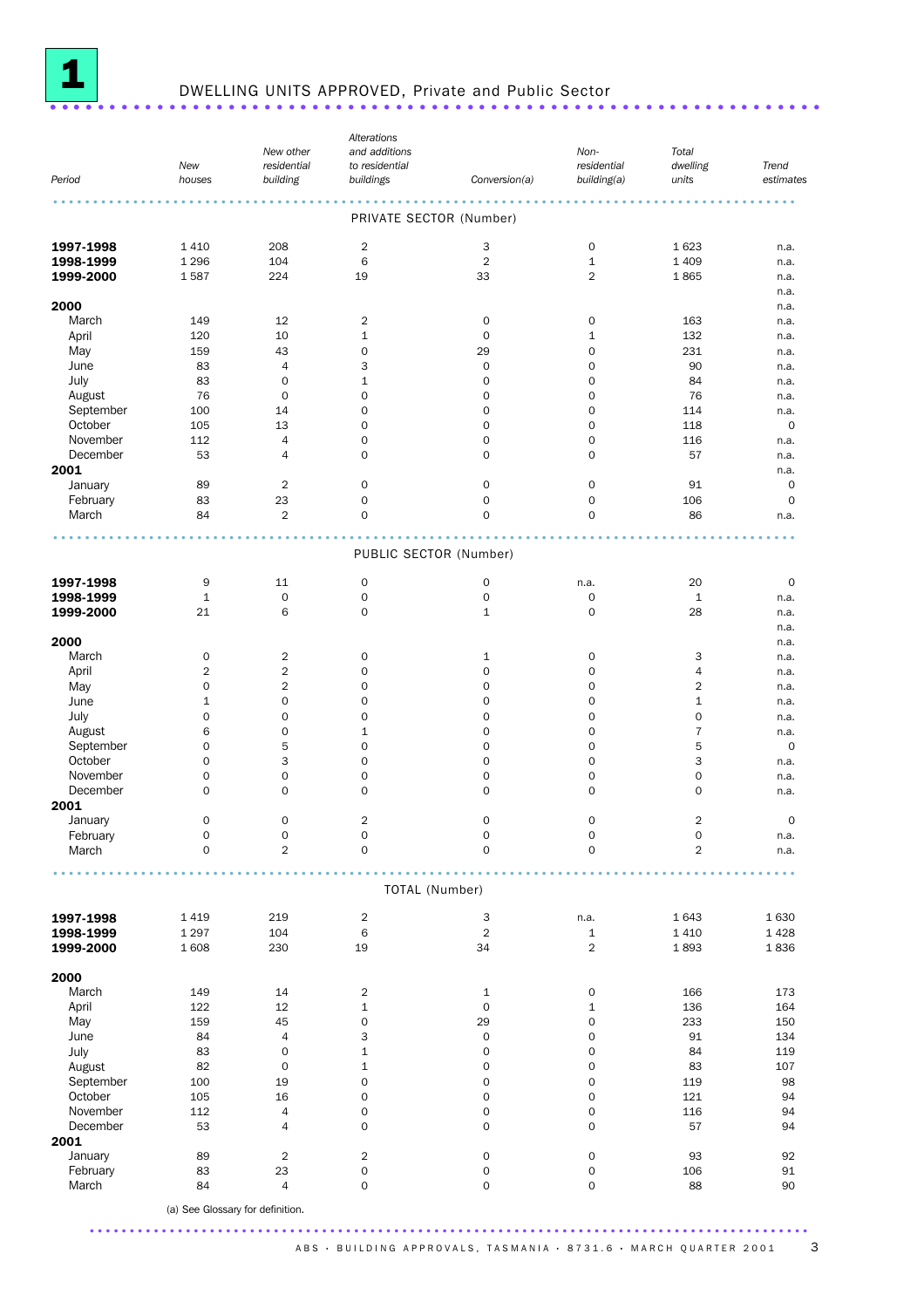

### <sup>2</sup> VALUE OF BUILDING APPROVED, Private and Public Sector: Original .....................................................................

|                      | New                                                 | New other<br>residential                   | Alterations<br>and additions<br>creating | Alterations<br>and additions<br>not creating |                          | Total<br>residential | Non-<br>residential | <b>Total</b>     |
|----------------------|-----------------------------------------------------|--------------------------------------------|------------------------------------------|----------------------------------------------|--------------------------|----------------------|---------------------|------------------|
| Period               | houses                                              | building                                   | dwellings                                | dwellings                                    | Conversion(a)            | building             | building(a)         | building         |
|                      |                                                     |                                            |                                          |                                              |                          |                      |                     |                  |
|                      |                                                     |                                            |                                          | PRIVATE SECTOR (\$ '000)                     |                          |                      |                     |                  |
| 1997-1998            | 124 759                                             | 15 4 10                                    | 35                                       | 36 852                                       | 261                      | 177 317              | 82 734              | 260 051          |
| 1998-1999            | 124 905                                             | 6 1 3 6                                    | 342                                      | 35 501                                       | 134                      | 167 018              | 115 752             | 282 769          |
| 1999-2000            | 163 114                                             | 27 283                                     | $\mathbf{1}$<br>632                      | 43 487                                       | 4 7 4 5                  | 240 260              | 120 737             | 360 997          |
|                      |                                                     |                                            |                                          |                                              |                          |                      |                     |                  |
| 2000                 |                                                     |                                            |                                          |                                              |                          |                      |                     |                  |
| March                | 15972                                               | 1 2 3 0                                    | 20                                       | 3 9 9 7                                      | 0                        | 21 219               | 7 0 0 1             | 28 2 20          |
| April                | 12 40 6                                             | 670                                        | 120                                      | 3 608                                        | 85                       | 16889                | 2 2 7 3             | 19 162           |
| May<br>June          | 16 946<br>9883                                      | 8 6 5 0<br>200                             | $\mathbf 0$<br>62                        | 3762<br>3716                                 | 4 0 7 5<br>20            | 33 4 33<br>13881     | 10 651<br>6429      | 44 084<br>20 310 |
| July                 | 7866                                                | $\mathbf 0$                                | 152                                      | 2 2 9 9                                      | $\mathbf 0$              | 10 317               | 4 2 6 1             | 14 578           |
| August               | 8 1 7 8                                             | $\mathbf 0$                                | $\mathbf 0$                              | 3 5 5 3                                      | 110                      | 11841                | 4 6 8 1             | 16 522           |
| September            | 10 996                                              | 1 400                                      | $\mathbf 0$                              | 2 0 9 9                                      | $\mathbf 0$              | 14 4 95              | 21 508              | 36 003           |
| October              | 11 535                                              | 1564                                       | $\mathbf 0$                              | 4 4 6 4                                      | 25                       | 17 588               | 9534                | 27 122           |
| November<br>December | 11877<br>5 9 0 4                                    | 270<br>420                                 | $\mathbf 0$<br>$\mathbf 0$               | 3 4 8 8<br>3 1 5 7                           | $\mathbf 0$<br>35        | 15 635<br>9516       | 9593<br>9 3 8 9     | 25 228<br>18 905 |
| 2001                 |                                                     |                                            |                                          |                                              |                          |                      |                     |                  |
| January              | 9447                                                | 140                                        | $\mathbf 0$                              | 3 0 28                                       | 65                       | 12 679               | 1948                | 14 627           |
| February             | 8996                                                | 2 2 3 2                                    | $\mathbf 0$                              | 4 1 5 2                                      | $\mathbf 0$              | 15 380               | 3 3 2 2             | 18 702           |
| March                | 9 2 3 5                                             | 100                                        | $\mathbf 0$                              | 3970                                         | 65                       | 13 3 70              | 5 2 8 2             | 18 652           |
|                      |                                                     |                                            |                                          |                                              |                          |                      |                     |                  |
|                      |                                                     |                                            |                                          | PUBLIC SECTOR (\$ '000)                      |                          |                      |                     |                  |
| 1997-1998            | 1 1 9 9                                             | 998                                        | $\mathbf 0$                              | 1 2 8 4                                      | 0                        | 3 4 8 1              | 42 732              | 46 213           |
| 1998-1999            | 200                                                 | $\mathsf{O}\xspace$                        | 0                                        | 817                                          | $\mathbf 0$              | 1017                 | 58 793              | 59 810           |
| 1999-2000            | 2 1 7 8                                             | 863                                        | $\mathbf 0$                              | 768                                          | 35                       | 3844                 | 39 857              | 43 701           |
|                      |                                                     |                                            |                                          |                                              |                          |                      |                     |                  |
| 2000<br>March        | 0                                                   | 305                                        | $\mathbf 0$                              | 80                                           | 35                       | 420                  | 2 7 9 7             | 3 2 1 6          |
| April                | 338                                                 | 396                                        | 0                                        | 69                                           | $\mathbf 0$              | 803                  | 5 7 2 2             | 6525             |
| May                  | $\mathbf 0$                                         | 162                                        | $\mathbf 0$                              | 157                                          | $\mathbf 0$              | 319                  | 6 4 4 0             | 6759             |
| June                 | 182                                                 | $\mathsf{O}\xspace$                        | $\mathbf 0$                              | 435                                          | $\mathbf 0$              | 617                  | 10 255              | 10871            |
| July                 | 0                                                   | $\mathbf 0$                                | $\mathbf 0$                              | 85                                           | 0                        | 85                   | 2995                | 3 0 8 0          |
| August               | 694<br>$\mathsf{O}\xspace$                          | $\mathsf{O}\xspace$<br>337                 | 443<br>0                                 | $\mathbf 0$<br>56                            | $\mathbf 0$<br>0         | 1 1 3 7<br>393       | 5995<br>1723        | 7 1 3 2          |
| September<br>October | $\mathbf 0$                                         | 457                                        | $\mathbf 0$                              | $\mathbf 0$                                  | $\mathbf 0$              | 457                  | 3 0 8 1             | 2 1 1 5<br>3537  |
| November             | $\mathbf 0$                                         | $\mathsf{O}\xspace$                        | $\mathbf 0$                              | 20                                           | 0                        | 20                   | 3514                | 3 5 3 4          |
| December             | $\mathbf 0$                                         | $\mathbf 0$                                | $\mathbf 0$                              | 55                                           | $\mathbf 0$              | 55                   | 3 0 1 9             | 3074             |
| 2001                 |                                                     |                                            |                                          |                                              |                          |                      |                     |                  |
| January              | 0<br>0                                              | $\mathsf{O}\xspace$<br>$\mathsf{O}\xspace$ | 228                                      | $\mathbf 0$                                  | $\mathsf{O}\xspace$<br>0 | 228<br>0             | 14 550              | 14 7 78          |
| February<br>March    | 0                                                   | 220                                        | $\mathbf 0$<br>$\mathbf 0$               | $\mathbf 0$<br>18                            | $\mathbf 0$              | 238                  | 820<br>2817         | 820<br>3 0 5 5   |
|                      |                                                     |                                            |                                          |                                              |                          |                      |                     |                  |
|                      |                                                     |                                            |                                          | TOTAL (\$ '000)                              |                          |                      |                     |                  |
| 1997-1998            | 125 958                                             | 16 40 8                                    | 35                                       | 38 136                                       | 261                      | 180 798              | 125 466             | 306 264          |
| 1998-1999            | 125 105                                             | 6 1 3 6                                    | 342                                      | 36 319                                       | 134                      | 168 035              | 174 545             | 342 580          |
| 1999-2000            | 165 292                                             | 28 146                                     | $\mathbf{1}$                             | 44 255                                       | 4 7 8 0                  | 244 104              | 160 595             | 404 699          |
|                      |                                                     |                                            | 632                                      |                                              |                          |                      |                     |                  |
| 2000                 |                                                     |                                            |                                          |                                              |                          |                      |                     |                  |
| March                | 15972                                               | 1535                                       | 20                                       | 4 0 7 8                                      | 35                       | 21 639               | 9798                | 31 437           |
| April                | 12 744                                              | 1 0 6 6                                    | 120                                      | 3 6 7 7                                      | 85                       | 17 692               | 7995                | 25 687           |
| May                  | 16946                                               | 8812                                       | 0                                        | 3919                                         | 4 0 7 5                  | 33 752               | 17 091              | 50 843           |
| June<br>July         | 10 065<br>7866                                      | 200<br>0                                   | 62<br>152                                | 4 151<br>2 3 8 4                             | 20<br>$\mathbf 0$        | 14 4 98<br>10 402    | 16 683<br>7 2 5 6   | 31 181<br>17657  |
| August               | 8871                                                | $\mathsf{O}\xspace$                        | 443                                      | 3 5 5 3                                      | 110                      | 12977                | 10 676              | 23 654           |
| September            | 10 996                                              | 1737                                       | $\mathbf 0$                              | 2 1 5 5                                      | 0                        | 14 887               | 23 231              | 38 118           |
| October              | 11 535                                              | 2 0 2 1                                    | 0                                        | 4 4 6 4                                      | 25                       | 18 0 45              | 12 614              | 30 659           |
| November             | 11877                                               | 270                                        | 0                                        | 3 5 0 8                                      | 0                        | 15 655               | 13 106              | 28 7 62          |
| December             | 5904                                                | 420                                        | $\mathbf 0$                              | 3 2 1 2                                      | 35                       | 9571                 | 12 408              | 21979            |
| 2001<br>January      | 9447                                                | 140                                        | 228                                      | 3028                                         | 65                       | 12 907               | 16 498              | 29 4 05          |
| February             |                                                     |                                            | 0                                        | 4 152                                        | $\mathbf 0$              | 15 380               | 4 1 4 2             | 19 522           |
| March                | 232 2<br>(a) See Glossary for definition<br>320 325 |                                            | 0                                        | 3988                                         | 65                       | 13 607               | 8 0 9 9             | 21 706           |
|                      |                                                     |                                            |                                          |                                              |                          |                      |                     |                  |

4 ABS · BUILDING APPROVALS, TASMANIA · 8731.6 · MARCH QUARTER 2001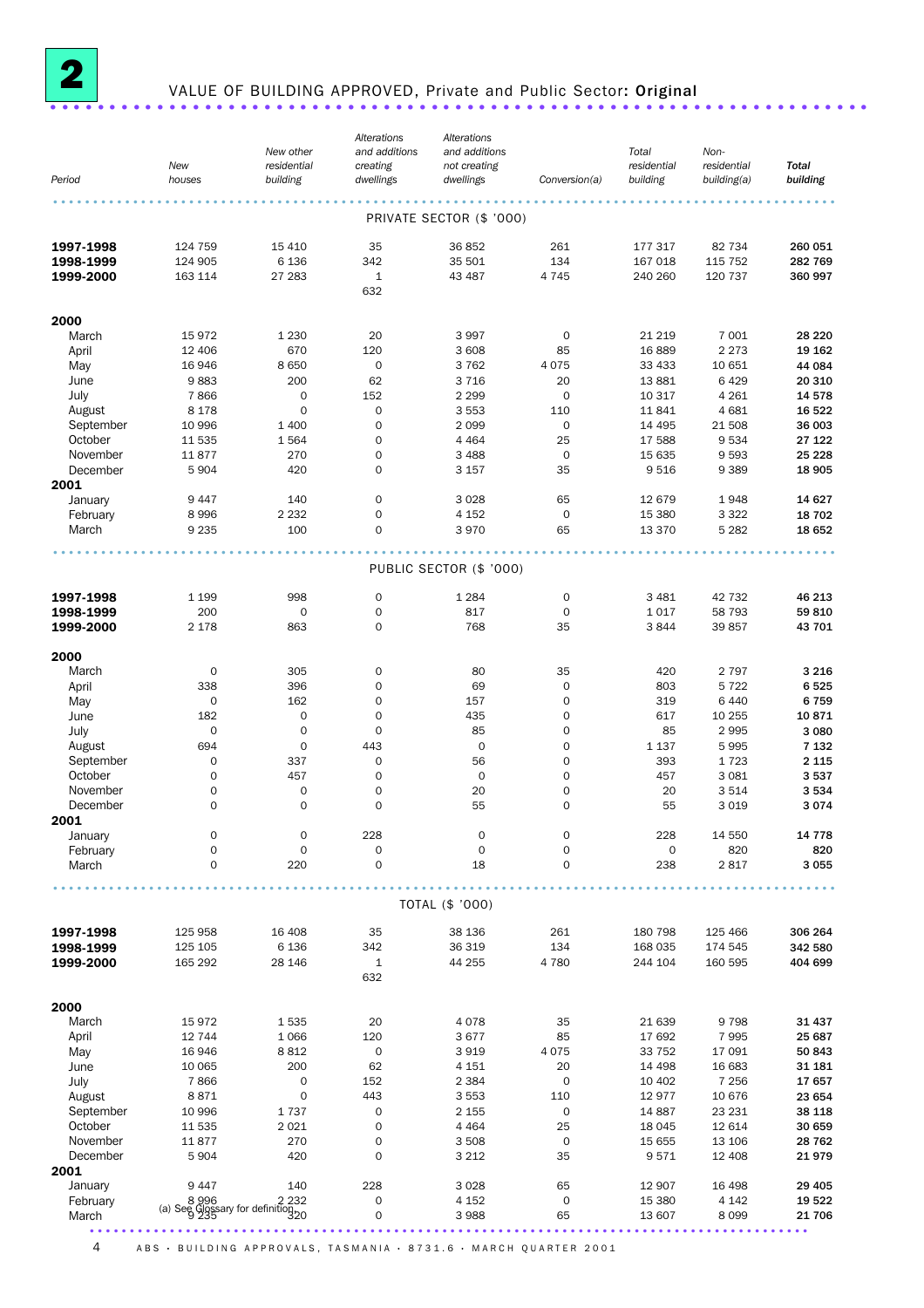

## <sup>3</sup> DWELLING UNITS APPROVED IN NEW RESIDENTIAL BUILDING(a): Original .....................................................................

### NEW OTHER RESIDENTIAL BUILDING...................................................................

|                     | New<br>houses   | terrace houses.     | Semi-detached, row or<br>townhouses, etc. of |                                  | Flats, units or apartments |                  | Total                        | <b>Total new</b><br>residential<br>building |                |                                                                                                                         |
|---------------------|-----------------|---------------------|----------------------------------------------|----------------------------------|----------------------------|------------------|------------------------------|---------------------------------------------|----------------|-------------------------------------------------------------------------------------------------------------------------|
| Period              |                 | One<br>storey       | Two or more<br>storeys                       | Total                            | One or two<br>storeys      | Three<br>storeys | Four or<br>more storeys      | Total                                       |                |                                                                                                                         |
|                     |                 |                     |                                              |                                  | DWELLING UNITS (Number)    |                  |                              |                                             |                |                                                                                                                         |
| 1997-1998           | 1419            | 146                 | $\overline{2}$                               | 148                              | 42                         | 0                | 29                           | 71                                          | 219            | 1638                                                                                                                    |
| 1998-1999           | 1 2 9 7         | 16                  | 6                                            | 22                               | 82                         | 0                | $\mathbf 0$                  | 82                                          | 104            | 1 4 0 1                                                                                                                 |
| 1999-2000           | 1608            | 63                  | 18                                           | 81                               | 104                        | 0                | 45                           | 149                                         | 230            | 1838                                                                                                                    |
| 2000                |                 |                     |                                              |                                  |                            |                  |                              |                                             |                |                                                                                                                         |
| January             | 139             | $\mathsf O$         | 0                                            | $\mathsf{O}\xspace$              | 13                         | 0                | 15                           | 28                                          | 28             | 167                                                                                                                     |
| February            | 135             | $\overline{2}$      | $\mathbf 0$                                  | $\overline{2}$                   | 31                         | 0                | $\mathbf 0$                  | 31                                          | 33             | 168                                                                                                                     |
| March               | 149             | 12                  | $\mathbf 0$                                  | 12                               | $\overline{2}$             | 0                | $\mathbf 0$                  | $\overline{2}$                              | 14             | 163                                                                                                                     |
| April               | 122             | 5                   | $\mathsf{O}$                                 | 5                                | $\overline{7}$             | 0                | 0                            | $\overline{7}$                              | 12             | 134                                                                                                                     |
| May                 | 159             | 4                   | $\mathsf{O}$                                 | $\overline{4}$                   | 11                         | 0                | 30                           | 41                                          | 45             | 204                                                                                                                     |
| June                | 84              | $\mathbf 0$         | $\mathbf 0$                                  | $\mathbf 0$                      | $\overline{4}$             | 0                | $\mathbf 0$                  | $\overline{4}$                              | $\overline{4}$ | 88                                                                                                                      |
| July                | 83              | 0                   | $\mathbf 0$                                  | $\mathbf 0$                      | $\mathbf 0$                | 0                | $\mathbf 0$                  | $\mathbf 0$                                 | $\mathbf 0$    | 83                                                                                                                      |
| August              | 82              | $\mathbf 0$         | $\mathbf 0$                                  | $\mathbf 0$                      | $\mathbf 0$                | 0                | 0                            | $\mathbf 0$                                 | $\mathbf 0$    | 82                                                                                                                      |
| September           | 100             | 5                   | 14                                           | 19                               | $\mathbf 0$                | 0                | 0                            | $\mathbf 0$                                 | 19             | 119                                                                                                                     |
| October             | 105             | 14                  | $\mathsf{O}$                                 | 14                               | $\overline{2}$             | 0                | $\mathbf 0$                  | $\overline{2}$                              | 16             | 121                                                                                                                     |
| November            | 112             | 4                   | 0                                            | $\overline{a}$                   | $\mathbf 0$                | 0                | 0                            | $\mathbf 0$                                 | $\overline{4}$ | 116                                                                                                                     |
| December            | 53              | 4                   | $\mathbf 0$                                  | $\overline{4}$                   | $\mathbf 0$                | 0                | 0                            | $\mathbf 0$                                 | 4              | 57                                                                                                                      |
|                     |                 |                     |                                              |                                  |                            |                  |                              |                                             |                |                                                                                                                         |
| 2001                |                 | $\mathbf 0$         | $\overline{2}$                               |                                  |                            | 0                | $\mathbf 0$                  | $\mathbf 0$                                 | $\overline{2}$ | 91                                                                                                                      |
| January             | 89              |                     |                                              | $\overline{2}$                   | 0                          |                  |                              |                                             |                |                                                                                                                         |
| February<br>March   | 83<br>84        | $\overline{7}$<br>4 | 0<br>$\mathbf 0$                             | $\overline{7}$<br>$\overline{4}$ | 16<br>$\mathbf 0$          | 0<br>0           | $\mathbf 0$<br>0             | 16<br>$\mathbf 0$                           | 23<br>4        | 106<br>88                                                                                                               |
|                     |                 |                     |                                              |                                  |                            |                  |                              |                                             |                |                                                                                                                         |
|                     |                 |                     |                                              |                                  | VALUE (\$ '000)            |                  |                              |                                             |                |                                                                                                                         |
| 1997-1998           | 125 958         | 10 590              | 120                                          | 10 710                           | 2699                       | 0                | 3 0 0 0                      | 5 6 9 9                                     | 16 408         | 142 366                                                                                                                 |
| 1998-1999           | 125 105         | 1 2 1 6             | 570                                          | 1786                             | 4 3 5 0                    | 0                | 0                            | 4 3 5 0                                     | 6 1 3 6        | 131 240                                                                                                                 |
| 1999-2000           | 165 292         | 5832                | 1665                                         | 7 4 9 7                          | 6799                       | 0                | 13850                        | 20 649                                      | 28 146         | 193 437                                                                                                                 |
| 2000                |                 |                     |                                              |                                  |                            |                  |                              |                                             |                |                                                                                                                         |
| January             | 14 5 25         | $\mathbf 0$         | 0                                            | $\mathsf{O}\xspace$              | 807                        | 0                | 5850                         | 6657                                        | 6657           | 21 182                                                                                                                  |
| February            | 14 049          | 168                 | 0                                            | 168                              | 2 2 4 1                    | 0                | 0                            | 2 2 4 1                                     | 2 4 0 9        | 16 45 8                                                                                                                 |
| March               | 15972           | 1 4 0 5             | 0                                            | 1 4 0 5                          | 130                        | 0                | 0                            | 130                                         | 1535           | 17 506                                                                                                                  |
| April               | 12 744          | 576                 | 0                                            | 576                              | 490                        | 0                | 0                            | 490                                         | 1 0 6 6        | 13810                                                                                                                   |
| May                 | 16 946          | 242                 | 0                                            | 242                              | 570                        | 0                | 8 0 0 0                      | 8570                                        | 8812           | 25 7 58                                                                                                                 |
| June                | 10 065          | $\mathbf 0$         | $\mathbf 0$                                  | $\mathbf 0$                      | 200                        | 0                | $\mathbf 0$                  | 200                                         | 200            | 10 265                                                                                                                  |
| July                | 7866            | $\mathbf 0$         | $\overline{0}$                               | $\mathsf{O}\xspace$              | $\mathbf 0$                | 0                | 0                            | $\mathbf 0$                                 | 0              | 7866                                                                                                                    |
| August              | 8871            | $\sigma$            | 0                                            | 0                                | 0                          | 0                | 0                            | 0                                           | $\circ$        | 8871                                                                                                                    |
| September           | 10 996          | 337                 | 1 400                                        | 1737                             | $\mathsf 0$                | 0                | $\mathsf{O}\xspace$          | $\mathsf{O}\xspace$                         | 1737           | 12 732                                                                                                                  |
| October             | 11 535          | 1955                | 0                                            | 1955                             | 66                         | 0                | $\mathsf{O}\xspace$          | 66                                          | 2 0 2 1        | 13 556                                                                                                                  |
| November            | 11877           | 270                 | 0                                            | 270                              | $\mathbf 0$                | 0                | $\mathsf{O}\xspace$          | $\mathsf{O}\xspace$                         | 270            | 12 147                                                                                                                  |
| December            | 5 9 0 4         | 420                 | 0                                            | 420                              | $\mathbf 0$                | 0                | $\mathbf 0$                  | $\mathbf 0$                                 | 420            | 6 3 2 4                                                                                                                 |
| 2001                |                 |                     |                                              |                                  |                            |                  |                              |                                             |                |                                                                                                                         |
|                     |                 |                     | 140                                          |                                  | $\mathbf 0$                | 0                |                              |                                             |                |                                                                                                                         |
| January<br>February | 9 4 4 7<br>8996 | $\mathbf 0$<br>600  | 0                                            | 140<br>600                       | 1632                       |                  | $\mathsf{O}$<br>$\mathsf{O}$ | $\mathsf{O}$<br>1632                        | 140<br>2 2 3 2 | 9587<br>11 2 28                                                                                                         |
| March               | 9 2 3 5         | 320                 | 0                                            | 320                              | $\mathbf 0$                | 0<br>0           | $\mathsf{O}\xspace$          | $\mathbf 0$                                 | 320            |                                                                                                                         |
|                     |                 |                     |                                              |                                  |                            |                  |                              |                                             |                | 9555<br>$\begin{array}{cccccccccccccc} \bullet & \bullet & \bullet & \bullet & \bullet & \bullet & \bullet \end{array}$ |

(a) See Glossary for definition.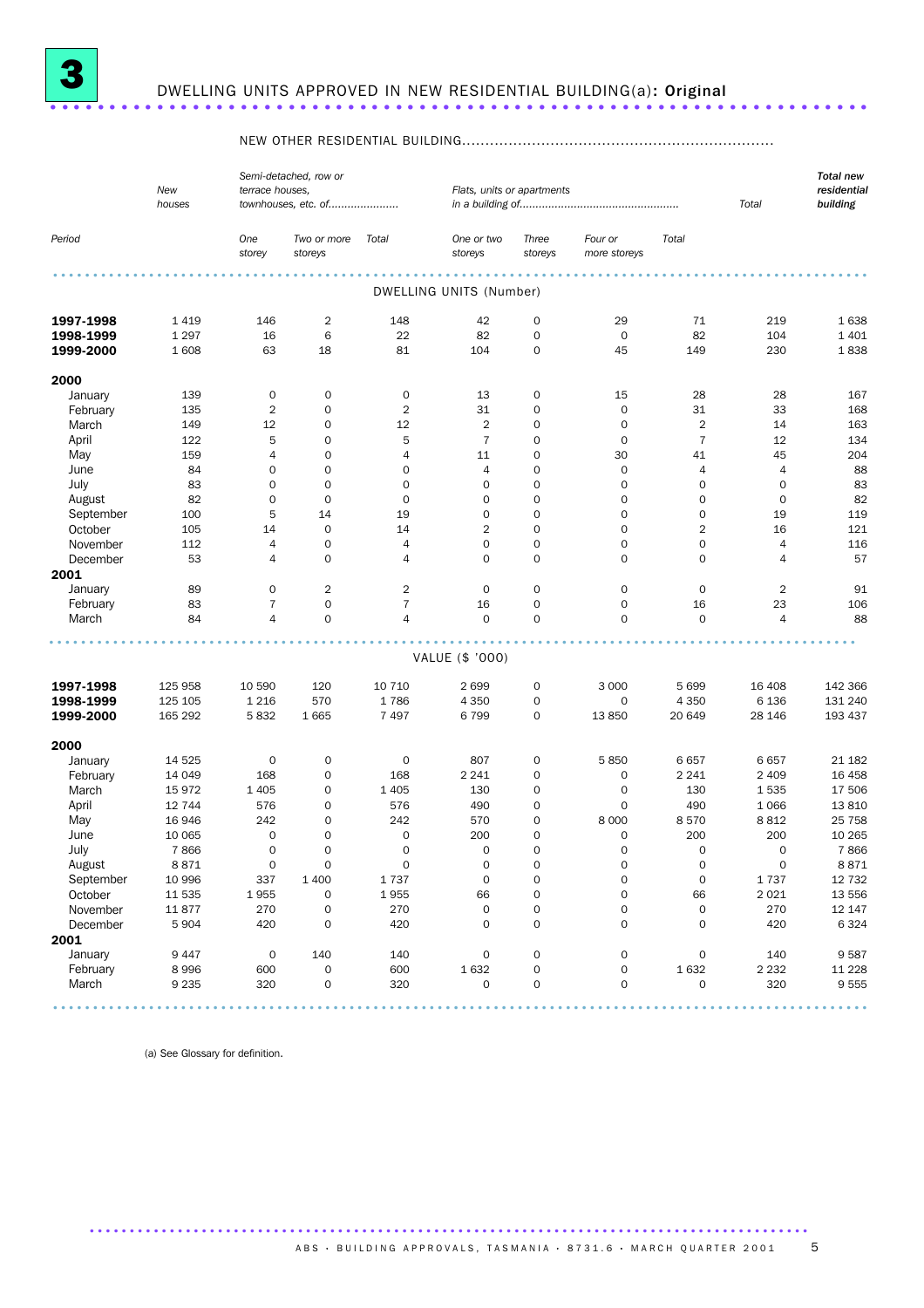

## NON-RESIDENTIAL BUILDING APPROVED, Jobs By Value Range: Original .....................................................................

|                     | Hotels,<br>motels and<br>other short term | accommodation              |                                    | Shops                              |                              | Factories                          |                             | Offices                    | Other<br>business                  | premises                |                              | Educational            |
|---------------------|-------------------------------------------|----------------------------|------------------------------------|------------------------------------|------------------------------|------------------------------------|-----------------------------|----------------------------|------------------------------------|-------------------------|------------------------------|------------------------|
| Period              | no.                                       | \$'000                     | no.                                | \$'000                             |                              | no. \$'000                         |                             | no. \$'000                 | no.                                | \$'000                  |                              | no. \$'000             |
|                     |                                           |                            |                                    |                                    |                              |                                    |                             |                            |                                    |                         |                              |                        |
|                     |                                           |                            |                                    |                                    |                              | Value-\$50,000-\$199,999           |                             |                            |                                    |                         |                              |                        |
| 2001<br>January     | $\overline{2}$                            | 160                        | $\overline{2}$                     | 186                                | 3                            | 263                                | 2                           | 219                        | $\mathbf{1}$                       | 60                      | $\mathsf{O}$                 | 0                      |
| February            | 0                                         | $\mathbf 0$                | $\mathsf{O}$                       | $\mathbf 0$                        | $\overline{4}$               | 345                                | $\overline{2}$              | 185                        | 3                                  | 205                     | $\mathbf{1}$                 | 50                     |
| March               | 0                                         | $\mathbf 0$                | $\mathbf{1}$                       | 120                                | $\overline{2}$               | 170                                | $\mathbf{1}$                | 68                         | 3                                  | 270                     | $\mathbf{1}$                 | 130                    |
|                     |                                           |                            |                                    |                                    |                              |                                    |                             |                            |                                    |                         |                              |                        |
|                     |                                           |                            |                                    |                                    |                              | Value-\$200,000-\$499,999          |                             |                            |                                    |                         |                              |                        |
| 2001                |                                           |                            |                                    |                                    |                              |                                    |                             |                            |                                    |                         |                              |                        |
| January             | 0<br>0                                    | $\mathbf 0$<br>$\mathbf 0$ | $\mathbf 0$<br>$\mathbf{1}$        | $\mathbf 0$<br>350                 | $\mathbf{1}$<br>$\mathbf{1}$ | 220<br>300                         | $\mathbf{1}$<br>$\mathbf 0$ | 200<br>$\mathbf 0$         | $\mathbf 0$<br>$\mathbf 0$         | $\Omega$<br>$\Omega$    | $\mathbf{1}$<br>$\mathbf{1}$ | 260<br>300             |
| February<br>March   | $\mathbf{1}$                              | 200                        | $\mathsf{O}$                       | $\mathbf 0$                        | $\mathbf{1}$                 | 210                                | $\overline{2}$              | 450                        | $\mathbf 0$                        | $\mathbf 0$             | $\mathbf{1}$                 | 200                    |
|                     |                                           |                            |                                    |                                    |                              |                                    |                             |                            |                                    |                         |                              |                        |
|                     |                                           |                            |                                    |                                    |                              | Value-\$500,000-\$999,999          |                             |                            |                                    |                         |                              |                        |
| 2001                |                                           |                            |                                    |                                    |                              |                                    |                             |                            |                                    |                         |                              |                        |
| January             | 0                                         | $\mathbf 0$                | $\mathbf 0$                        | $\mathbf 0$                        | $\mathbf 0$                  | $\mathbf 0$                        | $\mathbf{1}$                | 900                        | 0                                  | $\mathbf 0$             | 2                            | 1 1 5 0                |
| February            | 0                                         | $\mathbf 0$                | $\mathbf 0$                        | $\mathbf 0$                        | $\mathbf 0$                  | $\mathbf 0$                        | $\mathbf 0$                 | $\mathbf 0$                | $\mathbf 0$                        | $\mathbf 0$             | $\mathsf{O}\xspace$          | $\mathbf 0$            |
| March               | 0                                         | $\mathbf 0$                | $\mathsf{O}\xspace$                | $\mathbf 0$                        | $\mathbf 0$                  | $\mathbf 0$                        | $\mathbf 0$                 | $\mathbf 0$                | $\mathbf 0$                        | $\mathbf 0$             | $\mathbf{1}$                 | 655                    |
|                     |                                           |                            |                                    |                                    |                              |                                    |                             |                            |                                    |                         |                              |                        |
|                     |                                           |                            |                                    | Value-\$1,000,000-\$4,999,999      |                              |                                    |                             |                            |                                    |                         |                              |                        |
| 2001                |                                           |                            |                                    |                                    |                              |                                    |                             |                            |                                    |                         |                              |                        |
| January<br>February | $\mathbf 0$<br>0                          | $\mathbf 0$<br>$\mathsf O$ | $\mathbf 0$<br>$\mathsf{O}\xspace$ | $\mathbf 0$<br>$\mathsf{O}\xspace$ | $\mathbf 0$<br>$\mathsf O$   | $\mathbf 0$<br>$\mathsf{O}\xspace$ | $\mathbf 0$<br>$\mathbf 0$  | $\mathbf 0$<br>$\mathbf 0$ | $\mathbf 0$<br>$\mathsf{O}\xspace$ | $\Omega$<br>$\mathbf 0$ | $\mathbf 0$<br>$\mathbf{1}$  | $\mathbf 0$<br>1 0 3 0 |
| March               | $\Omega$                                  | $\Omega$                   | $\Omega$                           | $\Omega$                           | $\mathbf{1}$                 | 1900                               | $\Omega$                    | $\Omega$                   | $\Omega$                           | $\mathbf 0$             | $\mathsf{O}\xspace$          | $\mathbf 0$            |
|                     |                                           |                            |                                    |                                    |                              |                                    |                             |                            |                                    |                         |                              |                        |
|                     |                                           |                            |                                    |                                    |                              | Value-\$5,000,000 and over         |                             |                            |                                    |                         |                              |                        |
| 2001                |                                           |                            |                                    |                                    |                              |                                    |                             |                            |                                    |                         |                              |                        |
| January             | 0                                         | $\mathbf 0$                | $\mathbf 0$                        | $\mathbf 0$                        | $\mathbf 0$                  | $\mathbf 0$                        | 0                           | $\mathbf 0$                | $\mathbf 0$                        | $\mathbf 0$             | 2                            | 12 000                 |
| February            | 0                                         | $\mathsf O$                | $\mathbf 0$                        | $\mathbf 0$                        | $\mathsf O$                  | $\mathsf{O}\xspace$                | $\mathbf 0$                 | 0                          | $\mathbf 0$                        | $\mathbf 0$             | $\mathsf{O}\xspace$          | $\mathbf 0$            |
| March               | 0                                         | $\Omega$                   | $\Omega$                           | $\Omega$                           | $\Omega$                     | $\Omega$                           | $\Omega$                    | $\Omega$                   | $\Omega$                           | $\Omega$                | $\Omega$                     | $\Omega$               |
|                     |                                           |                            |                                    |                                    |                              |                                    |                             |                            |                                    |                         |                              |                        |
|                     |                                           |                            |                                    |                                    | Value-Total                  |                                    |                             |                            |                                    |                         |                              |                        |
| 1997-1998           | 16                                        | 8647                       | 71                                 | 12 909                             | 49                           | 10 121                             | 68                          | 19 437                     |                                    | 57 26 700               | 40                           | 29 208                 |
| 1998-1999           | 14                                        | 1649                       | 67                                 | 23 217                             |                              | 45 12 973                          | 66                          | 29 843                     |                                    | 61 19 936               | 31                           | 17 503                 |
| 1999-2000           | 26                                        | 6 5 9 6                    | 67                                 | 27 193                             |                              | 43 11 149                          | 76                          | 16 4 28                    |                                    | 82 18 563               | 39                           | 17722                  |
| 2001                |                                           |                            |                                    |                                    |                              |                                    |                             |                            |                                    |                         |                              |                        |
| January             | $\overline{2}$                            | 160                        | $\overline{2}$                     | 186                                | $\overline{4}$               | 483                                | $\overline{4}$              | 1 3 1 9                    | $\mathbf{1}$                       | 60                      | 5                            | 13 410                 |
| February            | 0                                         | $\mathbf 0$                | $\mathbf{1}$                       | 350                                | 5                            | 645                                | $\overline{2}$              | 185                        | 3                                  | 205                     | 3                            | 1 3 8 0                |
| March               | $\mathbf{1}$                              | 200                        | $\mathbf{1}$                       | 120                                | $\overline{4}$               | 2 2 8 0                            | 3                           | 518                        | 3                                  | 270                     | 3                            | 985                    |
|                     |                                           |                            |                                    |                                    |                              |                                    |                             |                            |                                    |                         |                              |                        |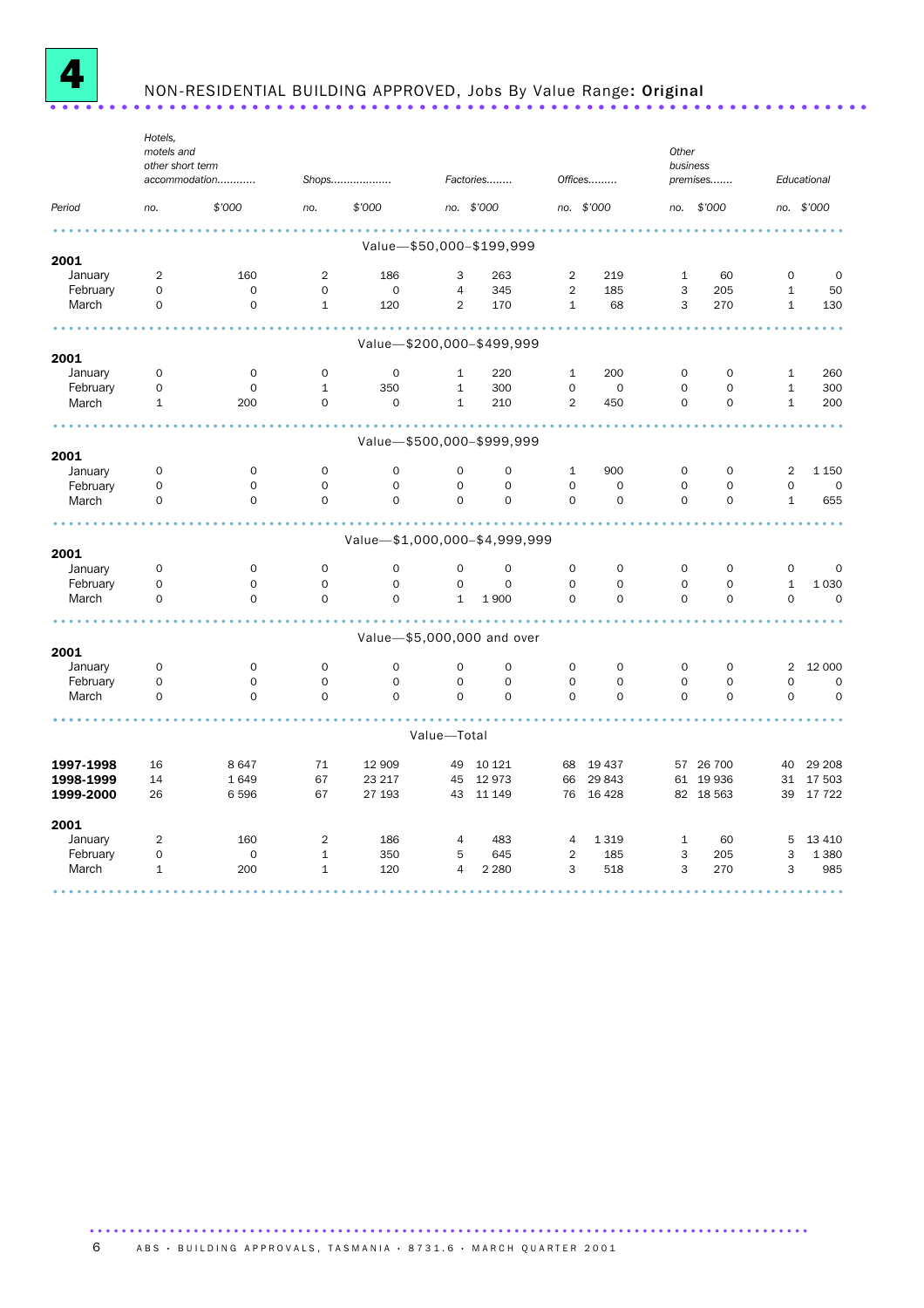

# NON-RESIDENTIAL BUILDINGS APPROVED, Jobs By Value Range: Original *continued* .....................................................................

|           |                     | Religious           |                     | Health              |                            | Entertainment<br>and recreational |                     | Miscellaneous |                     | non-residential<br>building |
|-----------|---------------------|---------------------|---------------------|---------------------|----------------------------|-----------------------------------|---------------------|---------------|---------------------|-----------------------------|
| Period    | no.                 | \$'000              | no.                 | \$'000              | no.                        | \$'000                            | no.                 | \$'000        | no.                 | \$'000                      |
|           |                     |                     |                     |                     | Value-\$50,000-\$199,999   |                                   |                     |               |                     |                             |
| 2001      |                     |                     |                     |                     |                            |                                   |                     |               |                     |                             |
| January   | $\mathsf{O}\xspace$ | $\mathbf 0$         | $\mathbf 0$         | $\mathbf 0$         | $\mathbf 0$                | $\mathbf 0$                       | $\mathbf{1}$        | 80            | 11                  | 968                         |
| February  | $\mathbf{1}$        | 180                 | $\mathbf{1}$        | 77                  | $\mathbf{1}$               | 60                                | $\overline{2}$      | 330           | 15                  | 1 4 3 2                     |
| March     | $\mathbf 0$         | $\mathsf{O}\xspace$ | $\mathbf{1}$        | 85                  | $\mathbf 0$                | $\mathbf 0$                       | $\overline{2}$      | 200           | 11                  | 1043                        |
|           |                     |                     |                     |                     | Value-\$200,000-\$499,999  |                                   |                     |               |                     |                             |
| 2001      |                     |                     |                     |                     |                            |                                   |                     |               |                     |                             |
| January   | $\mathsf{O}\xspace$ | $\mathsf{O}\xspace$ | $\mathsf{O}\xspace$ | $\mathsf{O}\xspace$ | $\mathbf{1}$               | 300                               | $\mathsf{O}\xspace$ | $\mathbf 0$   | 4                   | 980                         |
| February  | $\mathsf{O}\xspace$ | $\mathsf{O}\xspace$ | $\mathsf{O}\xspace$ | $\mathsf{O}$        | $\mathbf 0$                | $\mathsf{O}\xspace$               | 3                   | 730           | 6                   | 1680                        |
| March     | $\mathbf{1}$        | 271                 | $\overline{2}$      | 612                 | 0                          | $\Omega$                          | $\mathbf{1}$        | 358           | 9                   | 2 3 0 1                     |
|           |                     |                     |                     |                     | Value-\$500,000-\$999,999  |                                   |                     |               |                     |                             |
| 2001      |                     |                     |                     |                     |                            |                                   |                     |               |                     |                             |
| January   | $\mathsf{O}\xspace$ | $\mathbf 0$         | $\mathbf 0$         | $\mathbf 0$         | $\mathbf{1}$               | 500                               | $\mathbf 0$         | $\mathbf 0$   | 4                   | 2 5 5 0                     |
| February  | $\mathsf{O}\xspace$ | $\mathsf O$         | 0                   | $\mathbf 0$         | $\mathbf 0$                | $\mathsf O$                       | $\mathbf 0$         | $\mathbf 0$   | $\mathbf 0$         | $\mathbf 0$                 |
| March     | $\Omega$            | $\mathbf 0$         | $\Omega$            | $\Omega$            | $\Omega$                   | $\Omega$                          | $\mathbf{1}$        | 800           | $\overline{2}$      | 1455                        |
|           |                     |                     |                     |                     |                            |                                   |                     |               |                     |                             |
| 2001      |                     |                     |                     |                     |                            | Value-\$1,000,000-\$4,999,999     |                     |               |                     |                             |
| January   | $\mathbf 0$         | 0                   | $\mathsf{O}$        | $\mathbf 0$         | $\mathbf 0$                | $\mathbf 0$                       | $\mathbf 0$         | $\mathbf 0$   | 0                   | 0                           |
| February  | $\mathbf 0$         | $\mathbf 0$         | $\mathbf 0$         | $\mathbf 0$         | $\mathbf 0$                | $\mathbf 0$                       | $\mathbf 0$         | $\mathbf 0$   | $\mathbf{1}$        | 1 0 3 0                     |
| March     | $\mathbf 0$         | $\mathbf 0$         | $\mathbf{1}$        | 1 400               | $\Omega$                   | $\Omega$                          | $\mathbf 0$         | $\mathbf 0$   | $\overline{2}$      | 3 3 0 0                     |
|           |                     |                     |                     |                     | Value-\$5,000,000 and over |                                   |                     |               |                     |                             |
| 2001      |                     |                     |                     |                     |                            |                                   |                     |               |                     |                             |
| January   | $\mathbf 0$         | 0                   | $\mathbf 0$         | $\mathbf 0$         | $\mathbf 0$                | $\mathbf 0$                       | $\mathbf 0$         | 0             | 2                   | 12 000                      |
| February  | $\mathsf O$         | $\mathsf O$         | $\mathsf{O}\xspace$ | $\mathsf{O}$        | $\mathsf O$                | $\mathsf O$                       | $\mathsf{O}\xspace$ | $\mathsf O$   | $\mathsf{O}\xspace$ | $\mathbf 0$                 |
| March     | $\mathbf 0$         | $\mathbf 0$         | $\mathsf{O}$        | $\mathbf 0$         | $\mathbf 0$                | $\mathbf 0$                       | $\mathbf 0$         | $\mathbf 0$   | $\mathbf 0$         | $\mathbf 0$                 |
|           |                     |                     |                     |                     | Value-Total                |                                   |                     |               |                     |                             |
| 1997-1998 | 3                   | 715                 | 20                  | 6 6 6 3             | 23                         | 5872                              | 27                  | 5 1 9 3       | 374                 | 125 466                     |
| 1998-1999 | 9                   | 1 3 8 0             | 22                  | 52 314              | 23                         | 4 5 5 2                           | 35                  | 11 179        | 373                 | 174 545                     |
| 1999-2000 | $\overline{4}$      | 1 1 1 0             | 23                  | 17 382              | 31                         | 32 711                            | 33                  | 11 741        | 424                 | 160 595                     |
| 2001      |                     |                     |                     |                     |                            |                                   |                     |               |                     |                             |
| January   | $\mathsf O$         | $\mathsf{O}\xspace$ | $\mathbf 0$         | $\mathbf 0$         | 2                          | 800                               | $\mathbf{1}$        | 80            | 21                  | 16 4 98                     |
| February  | $\mathbf{1}$        | 180                 | $\mathbf{1}$        | 77                  | $\mathbf{1}$               | 60                                | 5                   | 1 0 6 0       | 22                  | 4 1 4 2                     |
| March     | $\mathbf{1}$        | 271                 | $\overline{4}$      | 2 0 9 7             | 0                          | $\mathbf 0$                       | $\overline{4}$      | 1 3 5 8       | 24                  | 8099                        |
|           |                     |                     |                     |                     |                            |                                   |                     |               |                     |                             |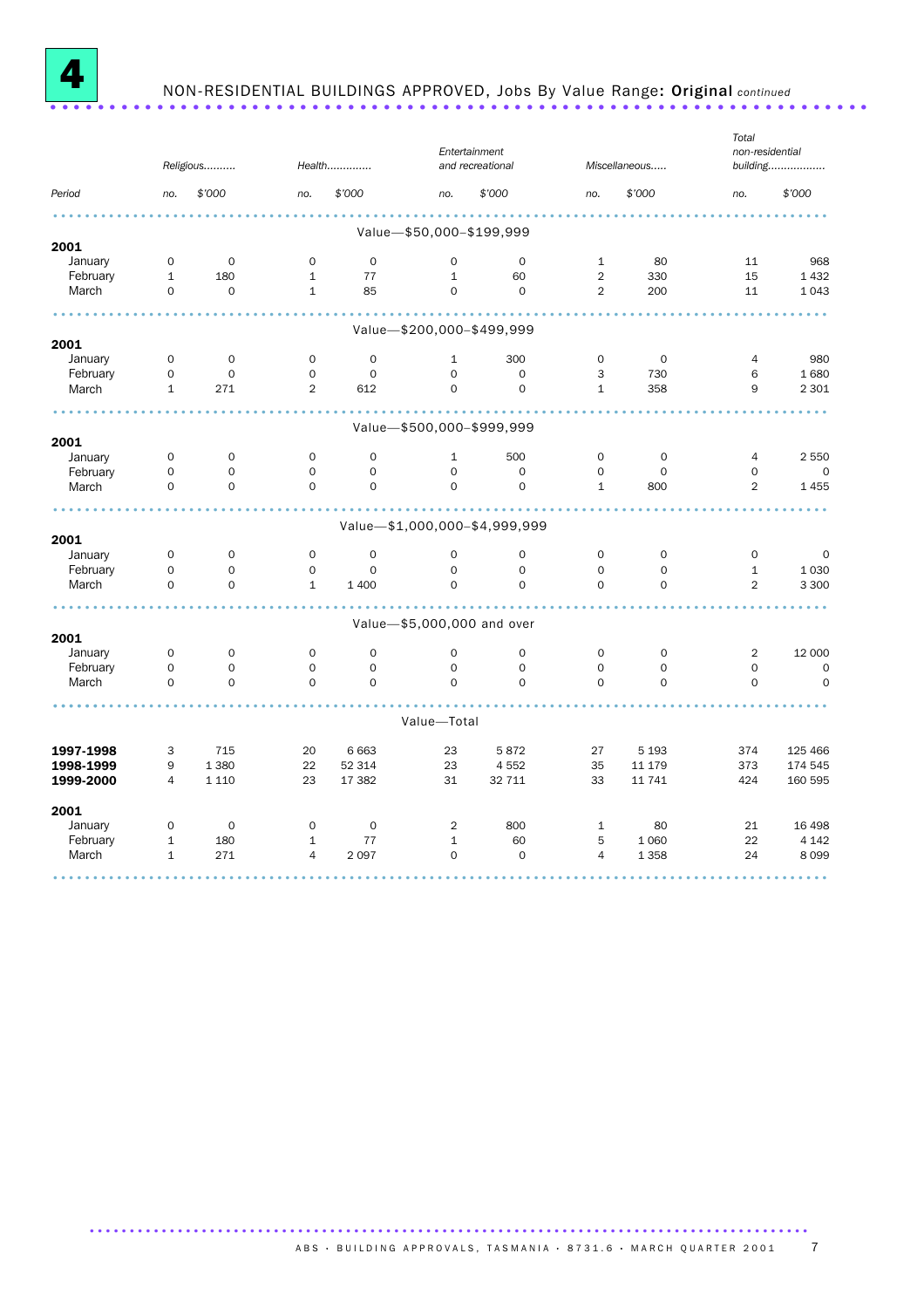

### VALUE OF BUILDING APPROVED, Chain Volume Measures(a) .....................................................................

|           |         |         | building              | to residential<br>buildings(b)             | residential<br>building | residential<br>building | <b>Total</b><br>building |
|-----------|---------|---------|-----------------------|--------------------------------------------|-------------------------|-------------------------|--------------------------|
|           |         |         | ORIGINAL (\$ million) |                                            |                         |                         |                          |
| 1997-1998 | 126.0   | 16.6    | 142.4                 | 38.4                                       | 180.9                   | 126.3                   | 307.3                    |
| 1998-1999 | 125.1   | 6.1     | 131.2                 | 36.8                                       | 168.0                   | 174.5                   | 342.6                    |
| 1999-2000 | 163.0   | 26.6    | 189.6                 | 49.9                                       | 239.4                   | 158.9                   | 398.3                    |
| 1999      |         |         |                       |                                            |                         |                         |                          |
| September | 36.5    | 2.4     | 38.8                  | 10.9                                       | 49.7                    | 51.7                    | 101.4                    |
| December  | 44.3    | 5.0     | 49.3                  | 10.8                                       | 60.0                    | 28.9                    | 89.0                     |
| 2000      |         |         |                       |                                            |                         |                         |                          |
| March     | 43.8    | 10.0    | 53.8                  | 12.6                                       | 66.4                    | 37.2                    | 103.6                    |
| June      | 38.4    | 9.2     | 47.7                  | 15.6                                       | 63.2                    | 41.1                    | 104.4                    |
| September | 24.4    | 1.5     | 26.0                  | 7.8                                        | 33.7                    | 40.3                    | 74.1                     |
| December  | 25.8    | 2.4     | 28.2                  | 9.9                                        | 38.1                    | 37.0                    | 75.1                     |
|           |         |         |                       |                                            |                         |                         |                          |
|           |         |         |                       | ORIGINAL (% change from preceding quarter) |                         |                         |                          |
| 1999      |         |         |                       |                                            |                         |                         |                          |
| September | 30.5    | 21.4    | 30.0                  | 7.8                                        | 24.4                    | 17.1                    | 20.6                     |
| December  | 21.4    | 112.2   | 26.9                  | $-1.2$                                     | 20.7                    | $-44.0$                 | $-12.3$                  |
| 2000      |         |         |                       |                                            |                         |                         |                          |
| March     | $-1.1$  | 101.1   | 9.3                   | 16.9                                       | 10.7                    | 28.5                    | 16.5                     |
| June      | $-12.2$ | $-8.3$  | $-11.5$               | 23.7                                       | $-4.8$                  | 10.7                    | 0.8                      |
| September | $-36.4$ | $-83.3$ | $-45.5$               | $-50.2$                                    | $-46.7$                 | $-2.0$                  | $-29.1$                  |
| December  | 5.7     | 54.9    | 8.6                   | 27.8                                       | 13.0                    | $-8.2$                  | 1.5                      |

(a) Reference year for chain volume measures is 1998–99. Refer to Explanatory Notes paragraphs 26–27.

(b) Refer to Explanatory Notes paragraph 18.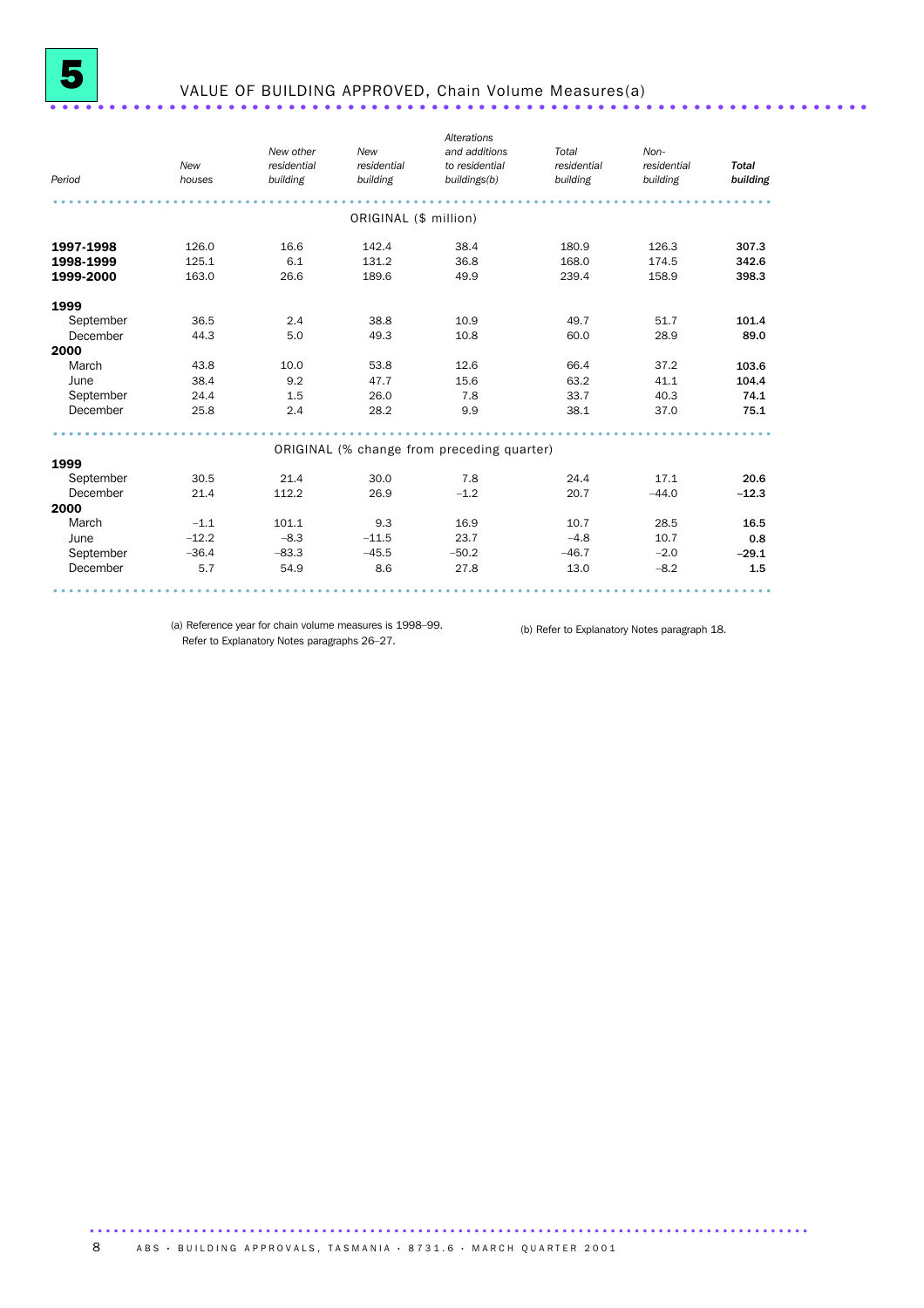

## VALUE OF NON-RESIDENTIAL BUILDING APPROVED: Original ............................

|                     | Hotels, motels<br>and other |                    |                            |                        |                            |                          |                            |                     |                          |                        |                         |
|---------------------|-----------------------------|--------------------|----------------------------|------------------------|----------------------------|--------------------------|----------------------------|---------------------|--------------------------|------------------------|-------------------------|
|                     | short term                  |                    |                            |                        | Other                      |                          |                            |                     | Entertain-               |                        | Total non-              |
| Period              | accomm-<br>odation          | Shops              | Factories                  | <b>Offices</b>         | business<br>premises       | Educational Religious    |                            | Health              | ment and<br>recreational | Miscell-<br>aneous     | residential<br>building |
|                     |                             |                    |                            |                        |                            |                          |                            |                     |                          |                        |                         |
|                     |                             |                    |                            |                        |                            | PRIVATE SECTOR (\$ '000) |                            |                     |                          |                        |                         |
| 1997-1998           | 8647                        | 12 839             | 9826                       | 9 7 5 2                | 24 053                     | 5 7 6 0                  | 715                        | 3 9 2 9             | 4 4 5 4                  | 2 7 5 8                | 82 734                  |
| 1998-1999           | 1649                        | 23 217             | 12 0 23                    | 20 278                 | 12 7 22                    | 9 7 2 9                  | 1 3 8 0                    | 22 818              | 3 0 2 0                  | 8918                   | 115 752                 |
| 1999-2000           | 6596                        | 27 113             | 11 099                     | 12 578                 | 17 725                     | 2 500                    | 1 1 1 0                    | 10 904              | 23 215                   | 7898                   | 120 737                 |
| 2000                |                             |                    |                            |                        |                            |                          |                            |                     |                          |                        |                         |
| March               | 1 1 8 0                     | 85                 | 440                        | 370                    | 803                        | $\mathbf 0$              | 60                         | 188                 | 3 2 5 0                  | 625                    | 7 001                   |
| April               | 130                         | 50                 | 310                        | 210                    | 670                        | 115                      | $\mathbf 0$                | 500                 | $\mathbf 0$              | 288                    | 2 2 7 3                 |
| May                 | 858<br>300                  | 2 2 6 2            | 2 2 1 2                    | 513                    | 1 0 9 5                    | 190                      | $\mathbf 0$                | 760                 | 900                      | 1861<br>$\mathbf 0$    | 10 651<br>6429          |
| June<br>July        | $\mathbf 0$                 | 1 0 0 9<br>669     | 200<br>191                 | 1 2 7 2<br>545         | 1 1 2 4<br>235             | $\mathbf 0$<br>200       | 0<br>$\mathbf 0$           | 2 4 6 4<br>2 4 2 1  | 60<br>$\mathbf 0$        | $\mathbf 0$            | 4 2 6 1                 |
| August              | 870                         | 952                | 70                         | 230                    | 1584                       | $\mathbf 0$              | $\mathbf 0$                | 160                 | 450                      | 365                    | 4681                    |
| September           | 10 4 40                     | 1 2 5 7            | 585                        | 2 4 4 8                | 999                        | $\mathbf 0$              | $\mathbf 0$                | 4 7 2 9             | 1 0 0 0                  | 50                     | 21 508                  |
| October             | 580                         | 2864               | 750                        | 866                    | 373                        | 1 7 1 8                  | 1668                       | $\mathsf{O}\xspace$ | 500                      | 215                    | 9534                    |
| November            | 570                         | 1886               | 187                        | 1828                   | 745                        | 840                      | 168                        | 622                 | 2 2 7 7                  | 470                    | 9593                    |
| December            | 350                         | 765                | 405                        | 412                    | 444                        | 683                      | 0                          | 3830                | 1850                     | 650                    | 9389                    |
| 2001<br>January     | 160                         | 186                | 483                        | 419                    | 60                         | 260                      | $\mathbf 0$                | $\mathbf 0$         | 300                      | 80                     | 1948                    |
| February            | $\mathbf 0$                 | 350                | 645                        | 85                     | 205                        | 1 0 3 0                  | 180                        | 77                  | 60                       | 690                    | 3 3 2 2                 |
| March               | 200                         | 120                | 2 1 8 0                    | 518                    | 215                        | 130                      | 271                        | 340                 | 0                        | 1 3 0 8                | 5 2 8 2                 |
|                     |                             |                    |                            |                        |                            |                          |                            |                     |                          |                        |                         |
|                     |                             |                    |                            |                        | PUBLIC SECTOR (\$ '000)    |                          |                            |                     |                          |                        |                         |
| 1997-1998           | $\mathsf{O}\xspace$         | 70                 | 295                        | 9685                   | 2647                       | 23 447                   | 0                          | 2 7 3 4             | 1418                     | 2 4 3 5                | 42 732                  |
| 1998-1999           | $\mathbf 0$                 | $\mathbf 0$        | 950                        | 9565                   | 7 2 1 4                    | 7 7 7 4                  | $\mathbf 0$                | 29 497              | 1532                     | 2 2 6 1                | 58 793                  |
| 1999-2000           | $\mathbf 0$                 | 80                 | 50                         | 3851                   | 838                        | 15 2 22                  | $\mathbf 0$                | 6478                | 9 4 9 6                  | 3843                   | 39857                   |
| 2000                |                             |                    |                            |                        |                            |                          |                            |                     |                          |                        |                         |
| March               | 0                           | $\mathbf 0$        | $\mathsf{O}\xspace$        | 645                    | 100                        | 1 4 9 6                  | 0                          | 241                 | 0                        | 315                    | 2 7 9 7                 |
| April               | $\mathbf 0$                 | $\mathbf 0$        | 0                          | 417                    | 50                         | 4 7 3 1                  | $\mathbf 0$                | 244                 | 280                      | $\mathbf 0$            | 5722                    |
| May                 | $\mathbf 0$                 | $\mathbf 0$        | 0                          | 323                    | $\mathbf 0$                | 1 1 5 3                  | $\mathbf 0$                | $\mathbf 0$         | 2 500                    | 2 4 6 4                | 6440                    |
| June                | $\mathbf 0$                 | $\mathbf 0$        | 0                          | 150                    | 80                         | 1375                     | 0                          | 4 2 5 0             | 4 4 0 0                  | $\mathbf 0$            | 10 255                  |
| July                | $\mathbf 0$<br>$\mathbf 0$  | $\mathbf 0$        | $\mathbf 0$<br>$\mathbf 0$ | $\mathbf 0$            | $\mathbf 0$<br>$\mathbf 0$ | 2895                     | $\mathbf 0$<br>$\mathbf 0$ | 100<br>$\mathbf 0$  | $\mathbf 0$              | $\mathbf 0$            | 2995                    |
| August<br>September | $\mathbf 0$                 | 160<br>$\mathbf 0$ | 962                        | 1 0 9 7<br>$\mathbf 0$ | $\mathbf 0$                | 0<br>761                 | $\mathbf 0$                | $\mathbf 0$         | 0<br>0                   | 4 7 3 9<br>$\mathbf 0$ | 5995<br>1723            |
| October             | 300                         | $\mathbf 0$        | $\mathsf{O}\xspace$        | 78                     | 235                        | 1 3 0 6                  | $\mathbf 0$                | 772                 | $\mathbf 0$              | 390                    | 3 0 8 1                 |
| November            | 150                         | 0                  | 100                        | 0                      | 0                          | 2 4 6 8                  | 0                          | 646                 | 0                        | 150                    | 3514                    |
| December            | $\mathbf 0$                 | 0                  | $\mathbf 0$                | $\overline{0}$         | $\mathbf 0$                | 2 1 1 4                  | $\mathbf 0$                | 470                 | $\mathbf 0$              | 435                    | 3019                    |
| 2001                |                             |                    |                            |                        |                            |                          |                            |                     |                          |                        |                         |
| January             | $\mathbf 0$                 | 0                  | 0                          | 900                    | $\mathsf{O}\xspace$        | 13 150                   | $\mathsf{O}\xspace$        | $\mathbf 0$         | 500                      | $\mathbf 0$            | 14 550                  |
| February<br>March   | 0<br>0                      | $\mathbf 0$<br>0   | $\mathsf{O}\xspace$<br>100 | 100<br>$\mathbf 0$     | $\mathsf{O}\xspace$<br>55  | 350<br>855               | $\mathsf{O}\xspace$<br>0   | $\mathbf 0$<br>1757 | $\mathbf 0$<br>0         | 370<br>50              | 820<br>2817             |
|                     |                             |                    |                            |                        |                            |                          |                            |                     |                          |                        |                         |
|                     |                             |                    |                            |                        | TOTAL (\$ '000)            |                          |                            |                     |                          |                        |                         |
| 1997-1998           | 8647                        | 12 909             | 10 121                     | 19 437                 | 26 700                     | 29 208                   | 715                        | 6663                | 5872                     | 5 1 9 3                | 125 466                 |
| 1998-1999           | 1649                        | 23 217             | 12973                      | 29 843                 | 19 936                     | 17 503                   | 1 3 8 0                    | 52 314              | 4552                     | 11 179                 | 174 545                 |
| 1999-2000           | 6 5 9 6                     | 27 193             | 11 149                     | 16 4 28                | 18 5 63                    | 17 722                   | 1 1 1 0                    | 17 382              | 32 711                   | 11 741                 | 160 595                 |
|                     |                             |                    |                            |                        |                            |                          |                            |                     |                          |                        |                         |
| 2000<br>March       | 1 1 8 0                     | 85                 | 440                        | 1015                   | 903                        | 1496                     | 60                         | 429                 | 3 2 5 0                  | 940                    | 9798                    |
| April               | 130                         | 50                 | 310                        | 627                    | 720                        | 4846                     | $\mathbf 0$                | 744                 | 280                      | 288                    | 7995                    |
| May                 | 858                         | 2 2 6 2            | 2 2 1 2                    | 837                    | 1 0 9 5                    | 1 3 4 3                  | 0                          | 760                 | 3 4 0 0                  | 4 3 2 5                | 17 091                  |
| June                | 300                         | 1 0 0 9            | 200                        | 1422                   | 1 2 0 4                    | 1375                     | 0                          | 6 7 1 4             | 4 4 6 0                  | 0                      | 16 683                  |
| July                | $\mathbf 0$                 | 669                | 191                        | 545                    | 235                        | 3 0 9 5                  | $\mathbf 0$                | 2521                | $\mathsf{O}\xspace$      | $\mathbf 0$            | 7 2 5 6                 |
| August              | 870                         | 1 1 1 2            | 70                         | 1 3 2 7                | 1584                       | 0                        | 0                          | 160                 | 450                      | 5 1 0 4                | 10 676                  |
| September           | 10 440                      | 1 2 5 7            | 1547                       | 2 4 4 8                | 999                        | 761                      | $\mathbf 0$                | 4 7 2 9             | 1 0 0 0                  | 50                     | 23 231                  |
| October<br>November | 880<br>720                  | 2864<br>1886       | 750<br>287                 | 944                    | 608                        | 3 0 2 4<br>3 3 0 8       | 1668                       | 772<br>1 2 6 8      | 500<br>2 2 7 7           | 605                    | 12 614<br>13 106        |
| December            | 350                         | 765                | 405                        | 1828<br>412            | 745<br>444                 | 2 7 9 7                  | 168<br>$\mathbf 0$         | 4 300               | 1850                     | 620<br>1 0 8 5         | 12 4 08                 |
| 2001                |                             |                    |                            |                        |                            |                          |                            |                     |                          |                        |                         |
| January             | 160                         | 186                | 483                        | 1 3 1 9                | 60                         | 13 4 10                  | $\mathbf 0$                | $\mathbf 0$         | 800                      | 80                     | 16 4 98                 |
| February            | 0                           | 350                | 645                        | 185                    | 205                        | 1 3 8 0                  | 180                        | 77                  | 60                       | 1 0 6 0                | 4 1 4 2                 |
| March               | 200                         | 120                | 2 2 8 0                    | 518                    | 270                        | 985                      | 271                        | 2097                | 0                        | 1 3 5 8                | 8 0 9 9                 |

 $ABS \cdot B$ UILDING APPROVALS, TASMANIA  $\cdot$  8731.6  $\cdot$  MARCH QUARTER 2001 9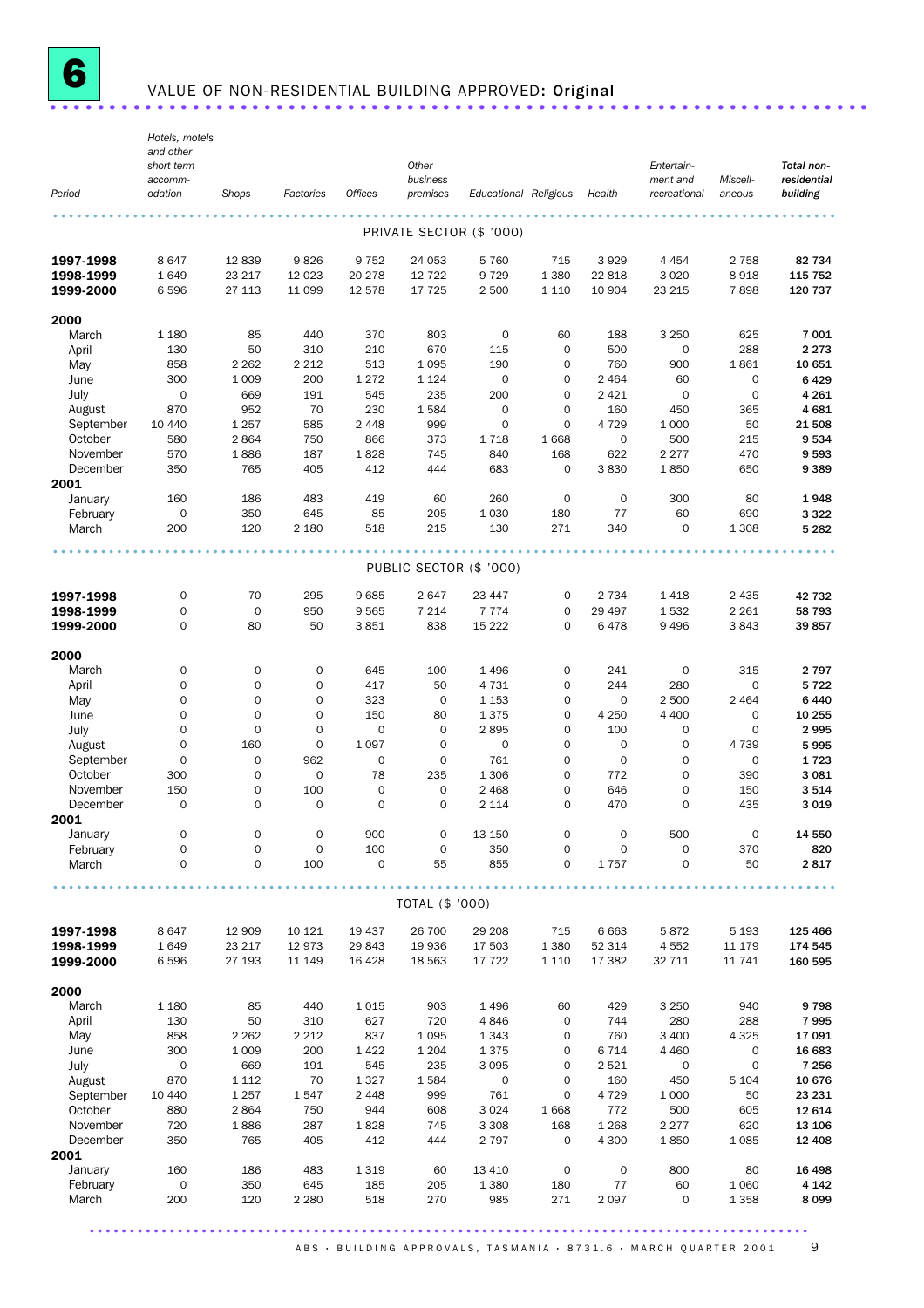

## BUILDING APPROVED IN STATISTICAL AREAS—Mar Qtr 2001 .................................................................. ....

DWELLINGS (no.)............ VALUE (\$'000)...........................................................

|                            |                |                     |                |                         |                     | Alterations    |             |                     |             |
|----------------------------|----------------|---------------------|----------------|-------------------------|---------------------|----------------|-------------|---------------------|-------------|
|                            |                | New other           |                |                         | New other           | and additions  | Total       | Non-                |             |
|                            | New            | residential         | Total          | New                     | residential         | to residential | residential | residential         | Total       |
|                            | houses         | building            | dwellings(a)   | houses                  | building            | buildings(b)   | building    | building            | building    |
|                            |                |                     |                |                         |                     |                |             |                     |             |
|                            |                |                     |                | STATISTICAL LOCAL AREAS |                     |                |             |                     |             |
| <b>TASMANIA</b>            | 256            | 29                  | 287            | 27 677                  | 2692                | 11 525         | 41894       | 28739               | 70 634      |
| <b>Greater Hobart (SD)</b> | 114            | 16                  | 132            | 12 801                  | 1632                | 5707           | 20 140      | 7 6 4 3             | 27 783      |
| Greater Hobart (SSD)       | 114            | 16                  | 132            | 12 801                  | 1632                | 5 7 0 7        | 20 140      | 7643                | 27 783      |
| Brighton (M)               | $\overline{4}$ | $\mathbf 0$         | $\overline{4}$ | 330                     | 0                   | 122            | 452         | 0                   | 452         |
| Clarence (C)               | 25             | $\mathbf 0$         | 27             | 2 6 9 1                 | $\mathbf 0$         | 1992           | 4682        | 1 1 7 4             | 5856        |
| Derwent Valley (M)-Pt A    | $\overline{4}$ | 0                   | 4              | 322                     | 0                   | 10             | 332         | 358                 | 690         |
| Glenorchy (C)              | 10             | 16                  | 26             | 1 0 8 4                 | 1632                | 313            | 3 0 2 9     | 569                 | 3 5 9 8     |
| Hobart (C)-Inner           | $\mathbf 0$    | $\mathbf 0$         | $\mathbf 0$    | $\mathbf 0$             | 0                   | 90             | 90          | 1 2 4 2             | 1 3 3 2     |
| Hobart (C)-Remainder       | 20             | $\mathbf 0$         | 20             | 2 1 0 1                 | $\mathbf 0$         | 2 4 2 3        | 4524        | 3800                | 8 3 2 4     |
| Kingborough (M)-Pt A       | 39             | $\mathbf 0$         | 39             | 5 0 4 9                 | $\mathbf 0$         | 667            | 5 7 1 5     | 500                 | 6 2 1 5     |
| Sorell (M)-Pt A            | 12             | 0                   | 12             | 1 2 2 4                 | $\mathbf 0$         | 91             | 1 3 1 5     | $\mathbf 0$         | 1315        |
| Southern (SD)              | 21             | $\mathbf{2}$        | 23             | 1541                    | 140                 | 575            | 2 2 5 6     | 1320                | 3576        |
| Southern (SSD)             | 21             | $\overline{c}$      | 23             | 1541                    | 140                 | 575            | 2 2 5 6     | 1 3 2 0             | 3576        |
| Central Highlands (M)      | 5              | $\mathbf 0$         | 5              | 178                     | $\mathbf 0$         | 10             | 188         | $\mathbf 0$         | 188         |
| Derwent Valley (M)-Pt B    | $\mathbf 0$    | $\mathbf 0$         | 0              | $\mathbf 0$             | $\mathbf 0$         | 12             | 12          | 220                 | 232         |
| Glamorgan/Spring Bay (M)   | 3              | $\overline{2}$      | 5              | 375                     | 140                 | 167            | 682         | 290                 | 972         |
| Huon Valley (M)            | 10             | $\mathbf 0$         | 10             | 801                     | $\mathbf 0$         | 112            | 913         | 500                 | 1413        |
| Kingborough (M)-Pt B       | $\mathbf{1}$   | $\mathbf 0$         | $\mathbf 1$    | 80                      | $\mathbf 0$         | 169            | 249         | 70                  | 319         |
| Sorell (M)-Pt B            | $\Omega$       | $\mathbf 0$         | 0              | $\mathbf 0$             | $\mathbf 0$         | 20             | 20          | 160                 | 180         |
| Southern Midlands (M)      | $\overline{2}$ | $\mathbf 0$         | 2              | 107                     | $\mathbf 0$         | 35             | 142         | 80                  | 222         |
| Tasman (M)                 | $\Omega$       | $\mathbf 0$         | 0              | $\mathbf 0$             | $\mathbf 0$         | 50             | 50          | $\mathbf 0$         | 50          |
| Northern (SD)              | 71             | 9                   | 80             | 7697                    | 700                 | 2827           | 11 2 25     | 14 4 4 7            | 25 672      |
| Greater Launceston (SSD)   | 59             | 9                   | 68             | 6575                    | 700                 | 1771           | 9045        | 14 065              | 23 110      |
| George Town (M)-Pt A       | $\overline{2}$ | $\mathbf 0$         | 2              | 92                      | $\mathbf 0$         | 242            | 334         | 160                 | 494         |
| Launceston (C)-Inner       | $\mathbf 0$    | $\mathbf 0$         | $\mathbf 0$    | $\mathbf 0$             | $\mathbf 0$         | $\mathbf 0$    | 0           | 200                 | 200         |
| Launceston (C)-Pt B        | 20             | $\mathbf 0$         | 20             | 2 5 8 1                 | $\mathbf 0$         | 950            | 3531        | 13 555              | 17 086      |
| Meander Valley (M)-Pt A    | 13             | $\bf 7$             | 20             | 1620                    | 600                 | 40             | 2 2 6 0     | 150                 | 2 4 1 0     |
| Northern Midlands (M)-Pt A | $\overline{7}$ | $\overline{2}$      | 9              | 825                     | 100                 | 229            | 1 1 5 4     | 0                   | 1 1 5 4     |
| West Tamar (M)-Pt A        | 17             | $\mathbf 0$         | 17             | 1457                    | $\mathbf 0$         | 310            | 1766        | 0                   | 1766        |
| Central North (SSD)        | 6              | $\mathcal{O}$       | 6              | 563                     | 0                   | 622            | 1 1 8 5     | 80                  | 1 2 6 5     |
| George Town (M)-Pt B       | $\mathbf 0$    | $\mathbf 0$         | 0              | 0                       | $\mathbf 0$         | 202            | 202         | $\mathbf 0$         | 202         |
| Launceston (C)-Pt C        | $\mathbf 0$    | $\mathbf 0$         | 0              | $\mathbf 0$             | $\mathbf 0$         | 127            | 127         | $\mathbf 0$         | 127         |
| Meander Valley (M)-Pt B    | 6              | $\mathbf 0$         | 6              | 563                     | $\mathbf 0$         | 243            | 806         | 80                  | 886         |
| Northern Midlands (M)-Pt B | 0              | $\mathbf 0$         | 0              | 0                       | $\mathbf 0$         | 50             | 50          | $\mathbf 0$         | 50          |
| West Tamar (M)-Pt B        | $\mathbf 0$    | $\mathbf 0$         | $\mathbf 0$    | 0                       | $\mathbf 0$         | $\mathbf 0$    | $\mathbf 0$ | 0                   | $\mathbf 0$ |
|                            |                |                     |                |                         |                     |                |             |                     |             |
| North Eastern (SSD)        | 6              | $\overline{O}$      | 6              | 560                     | $\overline{O}$      | 435            | 995         | 302                 | 1 297       |
| Break O'Day (M)            | 4              | 0                   | 4              | 310                     | 0                   | 181            | 491         | $\mathsf{O}\xspace$ | 491         |
| Dorset (M)                 | $\overline{c}$ | $\mathsf{O}\xspace$ | 2              | 250                     | 0                   | 254            | 504         | 302                 | 806         |
| Flinders (M)               | $\mathbf 0$    | $\mathbf 0$         | 0              | 0                       | $\mathsf{O}\xspace$ | 0              | $\mathbf 0$ | $\mathbf 0$         | $\mathsf O$ |
| Mersey-Lyell (SD)          | 50             | $\mathbf 2$         | 52             | 5 6 38                  | 220                 | 2 4 1 6        | 8 2 7 4     | 5329                | 13 603      |
| Burnie-Devonport (SSD)     | 31             | $\overline{c}$      | 33             | 3 4 0 4                 | 220                 | 1746           | 5 3 7 0     | 2829                | 8 1 9 9     |
| Burnie (C)-Pt A            | $\overline{2}$ | $\mathsf{O}\xspace$ | $\overline{2}$ | 327                     | $\mathsf{O}\xspace$ | 231            | 558         | 88                  | 646         |
| Central Coast (M)-Pt A     | 11             | $\mathsf{O}\xspace$ | 11             | 1 0 8 1                 | $\mathsf{O}\xspace$ | 549            | 1631        | 1 3 1 5             | 2946        |
| Devonport (C)              | 5              | 0                   | 5              | 536                     | 0                   | 239            | 775         | 1 2 4 6             | 2021        |
| Latrobe (M)-Pt A           | $\overline{7}$ | $\overline{2}$      | 9              | 775                     | 220                 | 356            | 1 3 5 1     | 180                 | 1531        |
| Waratah/Wynyard (M)-Pt A   | 6              | 0                   | 6              | 685                     | 0                   | 370            | 1 0 5 5     | 0                   | 1055        |

10 ABS · BUILDING APPROVALS, TASMANIA · 8731.6 · MARCH QUARTER 2001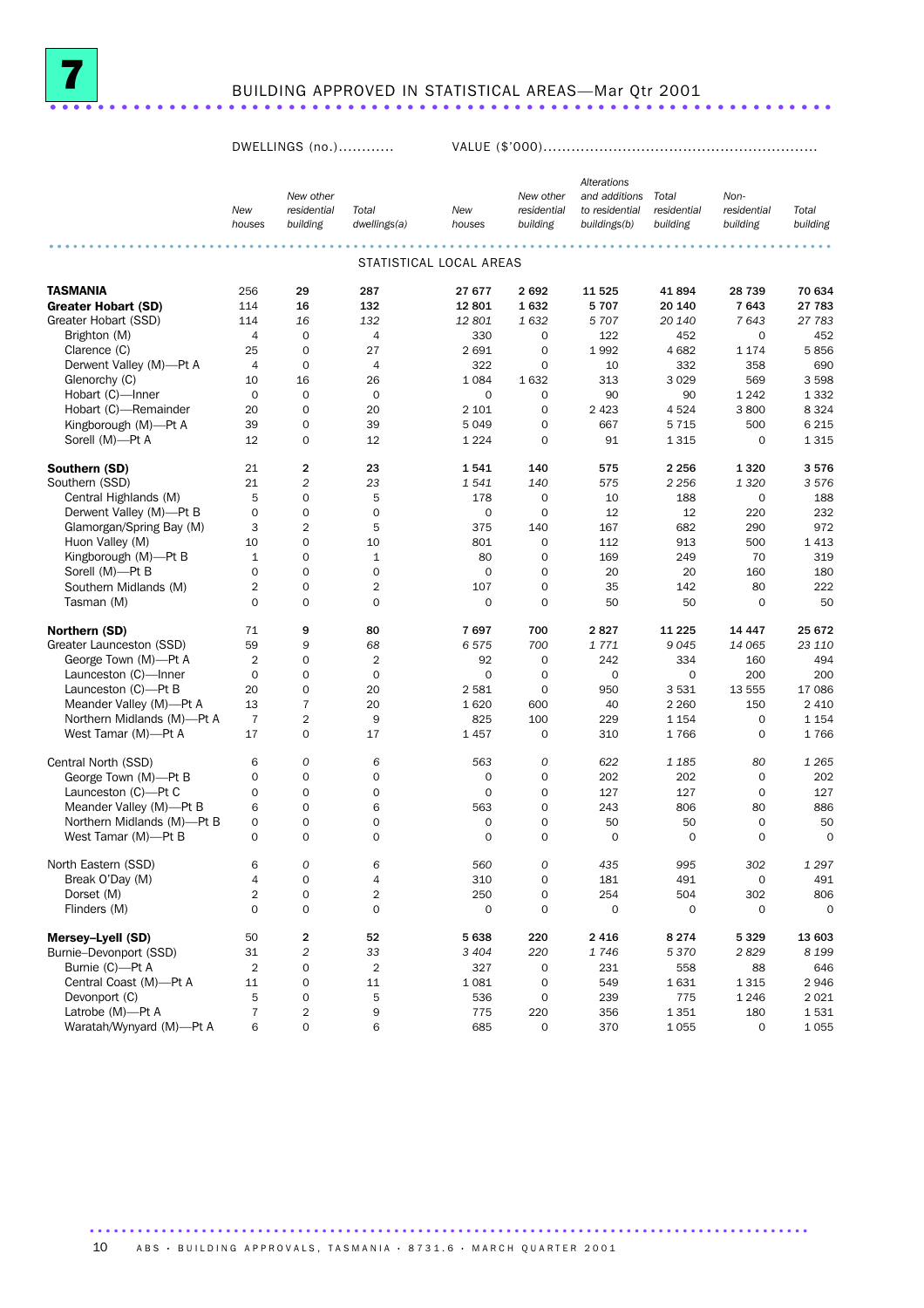

#### BUILDING APPROVED IN STATISTICAL AREAS—Mar Qtr 2001 *continued* ..................................................................... .

DWELLINGS (no.)........... VALUE (\$'000)..............................................................

|                           | New<br>houses  | New other<br>residential<br>building | Total<br>dwellings(a)                                                                                                                             | New<br>houses        | New other<br>residential<br>building | Alterations<br>and additions<br>to residential<br>buildings(b) | Total<br>residential<br>building | Non-<br>residential<br>building | Total<br>building |
|---------------------------|----------------|--------------------------------------|---------------------------------------------------------------------------------------------------------------------------------------------------|----------------------|--------------------------------------|----------------------------------------------------------------|----------------------------------|---------------------------------|-------------------|
|                           |                |                                      | STATISTICAL LOCAL AREAS                                                                                                                           |                      |                                      |                                                                |                                  |                                 |                   |
|                           |                |                                      |                                                                                                                                                   |                      |                                      |                                                                |                                  |                                 |                   |
| North Western Rural (SSD) | 17             | 0                                    | 17                                                                                                                                                | 2092                 | 0                                    | 605                                                            | 2697                             | 2 2 8 0                         | 4977              |
| Burnie (C)-Pt B           | 1              | $\mathbf 0$                          | 1                                                                                                                                                 | 150                  | 0                                    | 31                                                             | 181                              | 0                               | 181               |
| Central Coast (M)-Pt B    | $\mathbf{1}$   | 0                                    | 1                                                                                                                                                 | 40                   | 0                                    | 130                                                            | 170                              | $\mathbf 0$                     | 170               |
| Circular Head (M)         | 7              | 0                                    | 7                                                                                                                                                 | 989                  | 0                                    | 215                                                            | 1 2 0 4                          | 150                             | 1 3 5 4           |
| Kentish (M)               | 6              | 0                                    | 6                                                                                                                                                 | 723                  | 0                                    | 169                                                            | 892                              | 0                               | 892               |
| King Island (M)           | 1              | 0                                    | 1                                                                                                                                                 | 40                   | 0                                    | $\Omega$                                                       | 40                               | 2 0 8 0                         | 2 1 2 0           |
| Latrobe (M)-Pt B          | 0              | 0                                    | 0                                                                                                                                                 | 0                    | 0                                    | 20                                                             | 20                               | 50                              | 70                |
| Waratah/Wynyard (M)-Pt B  | $\mathbf{1}$   | 0                                    | $\mathbf{1}$                                                                                                                                      | 150                  | 0                                    | 40                                                             | 190                              | 0                               | 190               |
| Lyell (SSD)               | 2              | 0                                    | $\overline{c}$                                                                                                                                    | 142                  | 0                                    | 65                                                             | 207                              | 220                             | 427               |
| West Coast (M)            | $\overline{2}$ | $\mathbf 0$                          | $\overline{2}$                                                                                                                                    | 142                  | $\mathbf 0$                          | 65                                                             | 207                              | 220                             | 427               |
|                           |                |                                      |                                                                                                                                                   | STATISTICAL DISTRICT |                                      |                                                                |                                  |                                 |                   |
| Launceston                | 59             | 9                                    | 68                                                                                                                                                | 6575                 | 700                                  | 1771                                                           | 9045                             | 14 065                          | 23 110            |
| Burnie-Devonport          | 31             | $\overline{2}$                       | 33                                                                                                                                                | 3 4 0 4              | 220                                  | 1746                                                           | 5370                             | 2829                            | 8 1 9 9           |
|                           |                |                                      | (a) Includes conversions and dwelling units<br>approved as part of alterations and additions or<br>the construction of non-residential buildings. |                      |                                      | (b) Refer to Explanatory Notes paragraph 18.                   |                                  |                                 |                   |

............................................................................................... ......

ABS  $\cdot$  BUILDING APPROVALS, TASMANIA  $\cdot$  8731.6  $\cdot$  MARCH QUARTER 2001 11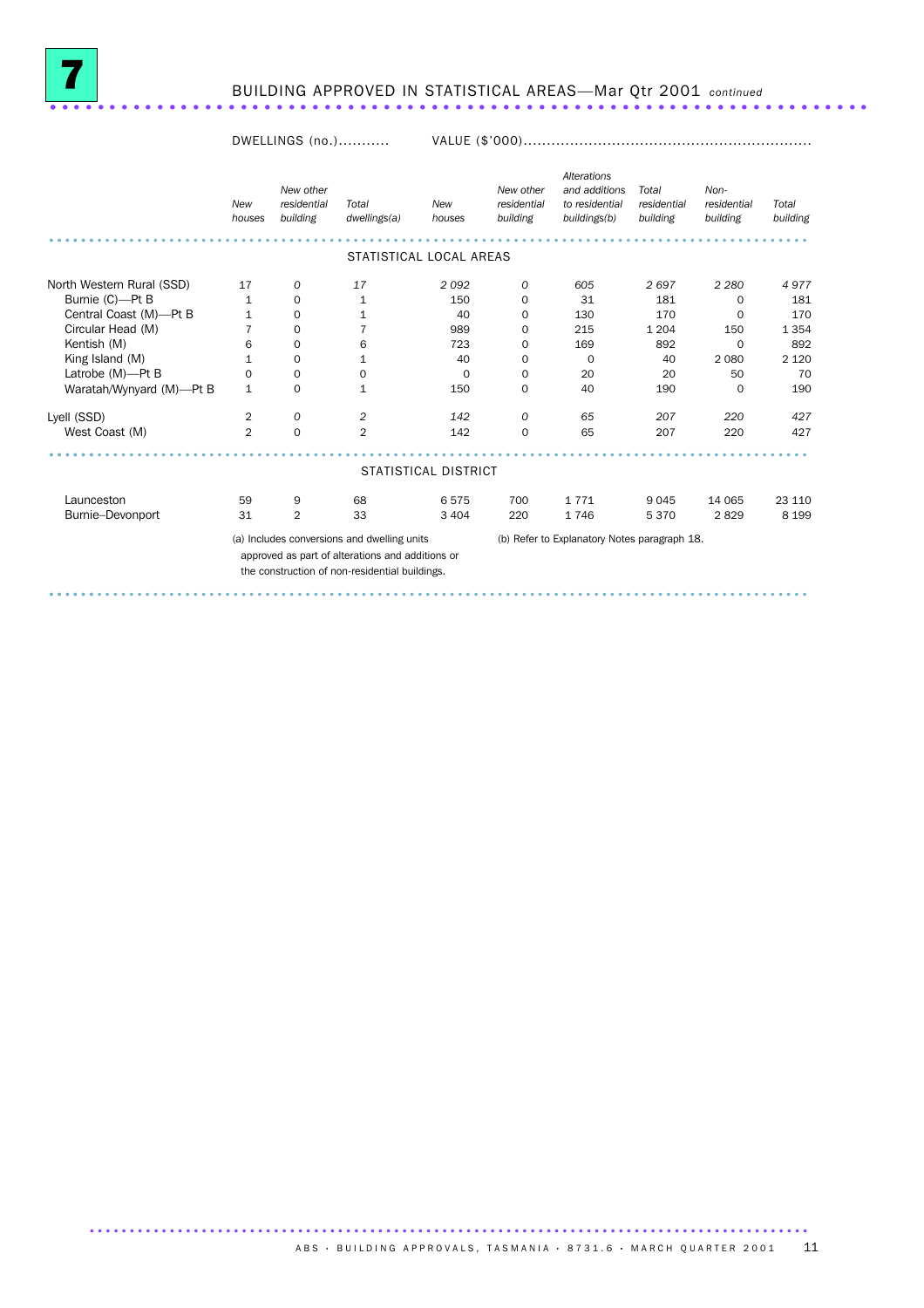### E X P L A N A T O R Y N O T E S

| INTRODUCTION              | 1 This publication presents monthly details of building work approved.                                                                                                                                                                                                                                                                                                                                                                                                                                                                                                                                                                                                                                                                                                |
|---------------------------|-----------------------------------------------------------------------------------------------------------------------------------------------------------------------------------------------------------------------------------------------------------------------------------------------------------------------------------------------------------------------------------------------------------------------------------------------------------------------------------------------------------------------------------------------------------------------------------------------------------------------------------------------------------------------------------------------------------------------------------------------------------------------|
| <b>SCOPE AND COVERAGE</b> | Statistics of building work approved are compiled from:<br>2<br>permits issued by local government authorities and other principal certifying<br>٠<br>authorities;<br>contracts let or day labour work authorised by Commonwealth, State,<br>semi-government and local government authorities;<br>major building approvals in areas not subject to normal administrative<br>٠<br>approval e.g. building on remote mine sites.                                                                                                                                                                                                                                                                                                                                         |
|                           | <b>3</b> The scope of the survey comprises the following:<br>construction of new buildings;<br>٠<br>alterations and additions to existing buildings;<br>Ξ<br>approved non-structural renovation and refurbishment work;<br>approved installation of integral building fixtures.<br>п                                                                                                                                                                                                                                                                                                                                                                                                                                                                                  |
|                           | 4 From July 1990, the statistics include:<br>all approved new residential building valued at \$10,000 or more;<br>п<br>approved alterations and additions to residential building valued at \$10,000 or<br>more;<br>all approved non-residential building jobs valued at \$50,000 or more.                                                                                                                                                                                                                                                                                                                                                                                                                                                                            |
|                           | 5 Excluded from the statistics is construction activity not defined as building<br>(e.g. roads, bridges, railways, earthworks, etc.). Statistics for this activity can be<br>found in Engineering Construction Activity, Australia (Cat. no. 8762.0).                                                                                                                                                                                                                                                                                                                                                                                                                                                                                                                 |
| VALUE DATA                | 6 Statistics on the value of building work approved are derived by aggregating the<br>estimated 'value of building work when completed' as reported on building<br>approval documents provided to local councils or other building approval<br>authorities. Conceptually these value data should exclude the value of land and<br>landscaping but include site preparation costs. These estimates are usually a<br>reliable indicator of the completed value of 'houses'. However, for 'other<br>residential buildings' and 'non-residential' buildings, they can differ significantly<br>from the completed value of the building as final costs and contracts have not been<br>established before council approval is sought and gained.                            |
|                           | 7 The ABS generally accepts values provided by approving bodies. Every effort is<br>made to ensure data are provided on a consistent basis, however, there may be<br>instances where value reported does not reflect the building completion value. For<br>example, the reported value for most project homes is the contract price, which<br>may include the cost of site preparation and landscaping. In other cases where a<br>builder is contract to construct a dwelling based on the owner's plans, the value<br>may only be the builder's costs. Some councils do not use the value on approval<br>documents, instead deriving a value based on floor are and type of structure.<br>8 From July 2000, value data includes the Goods and Services Tax (GST) for |
|                           | residential and non-residential building approvals. The ABS has consulted with<br>councils and other approving authorities to ensure that approval values are<br>reported inclusive of GST.                                                                                                                                                                                                                                                                                                                                                                                                                                                                                                                                                                           |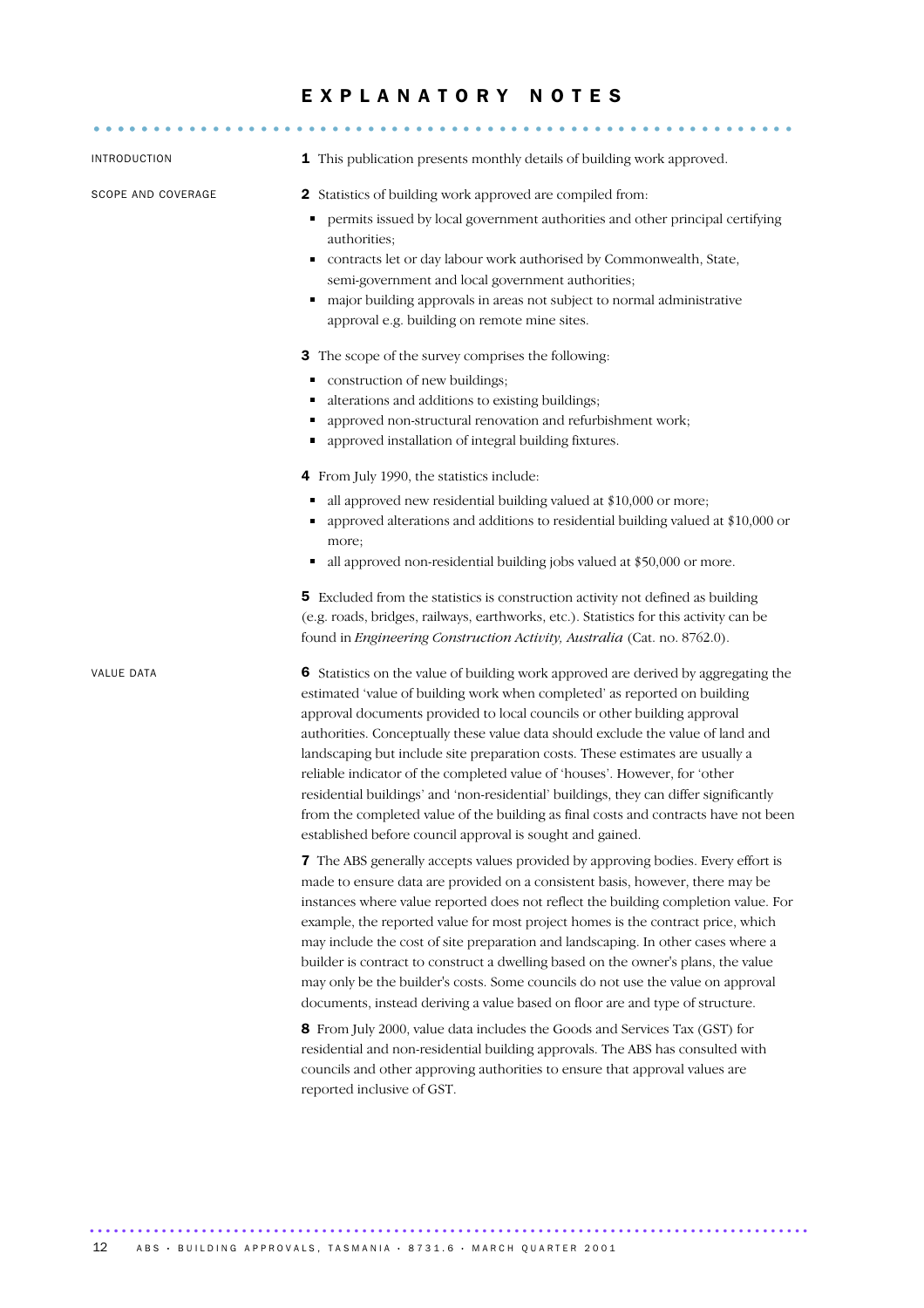### EXPLANATORY NOTES

........................................................... .....

| VALUE DATA continued            | 9 However, it is not certain that at present the GST is being reflected in all values.<br>In particular, councils that use floor area calculation to derive a value may not have<br>amended their formulae to take account of the GST and other price changes.<br>Where it has been identified by a council or other approving authority that<br>approvals submitted from its jurisdiction are on a GST-exclusive basis, the ABS has<br>made adjustments to the data to ensure that values are consistent with other data<br>collected are inclusive of GST.<br>10 As building work approved before 1 July 2000 attracted GST on that portion of<br>the work not completed by 20 June it is likely, but not certain, that the value<br>reported on approvals documents submitted before 30 June included the GST. |
|---------------------------------|-------------------------------------------------------------------------------------------------------------------------------------------------------------------------------------------------------------------------------------------------------------------------------------------------------------------------------------------------------------------------------------------------------------------------------------------------------------------------------------------------------------------------------------------------------------------------------------------------------------------------------------------------------------------------------------------------------------------------------------------------------------------------------------------------------------------|
| OWNERSHIP                       | 11 Building ownership is classified as either public or private sector and is based<br>on the sector of intended owner of the completed building at the time of approval.<br>Residential buildings constructed by private sector builders under government<br>housing authority schemes are classified as public sector when the authority has<br>contracted, or intends to contract, to purchase the building on or before<br>completion.                                                                                                                                                                                                                                                                                                                                                                        |
| <b>BUILDING CLASSIFICATIONS</b> | <b>12</b> Building approvals are classified both by the Type of Building (e.g. 'house',<br>'factory') and by the Type of Work involved (e.g. 'new', 'alterations and additions'<br>and 'conversions'). These classifications are often used in conjunction with each<br>other in this publication and are defined in the Glossary.                                                                                                                                                                                                                                                                                                                                                                                                                                                                                |
|                                 | 13 The Type of Building classification refers to the intended major function of a<br>building. A building which is ancillary to other buildings or forms a part of a group<br>of related buildings is classified to the function of the specific building, not to the<br>function of the group as a whole.                                                                                                                                                                                                                                                                                                                                                                                                                                                                                                        |
|                                 | 14 An example is the treatment of building work approved for a factory complex.<br>For instance, a detached administration building would be classified to Offices, a<br>detached cafeteria building to Shops, while the factory buildings would be<br>classified to Factories.                                                                                                                                                                                                                                                                                                                                                                                                                                                                                                                                   |
|                                 | <b>15</b> An exception to this rule is the treatment of group accommodation buildings.<br>For example, a student accommodation building on a university campus would be<br>classified to Education.                                                                                                                                                                                                                                                                                                                                                                                                                                                                                                                                                                                                               |
|                                 | 16 In the case of a large multi-function building, which at the time of approval is<br>intended to have more than one purpose (e.g. a hotel/shops/casino project), the<br>ABS endeavours to split the approval details according to each main function.                                                                                                                                                                                                                                                                                                                                                                                                                                                                                                                                                           |
|                                 | 17 Where this is not possible because separate details cannot be obtained, the<br>building is classified to the predominant function of the building on the basis of<br>the function which represents the highest proportion of the total value of the<br>project.                                                                                                                                                                                                                                                                                                                                                                                                                                                                                                                                                |
|                                 | <b>18</b> The Type of Work classification refers to the building activity carried out.<br>Conversion jobs are shown separately in tables 1 and 2. However, in other tables<br>they are included within existing categories, as follows: in table 7 they are included<br>in the appropriate Type of Building and 'Alterations and additions to residential<br>buildings' category.                                                                                                                                                                                                                                                                                                                                                                                                                                 |
|                                 |                                                                                                                                                                                                                                                                                                                                                                                                                                                                                                                                                                                                                                                                                                                                                                                                                   |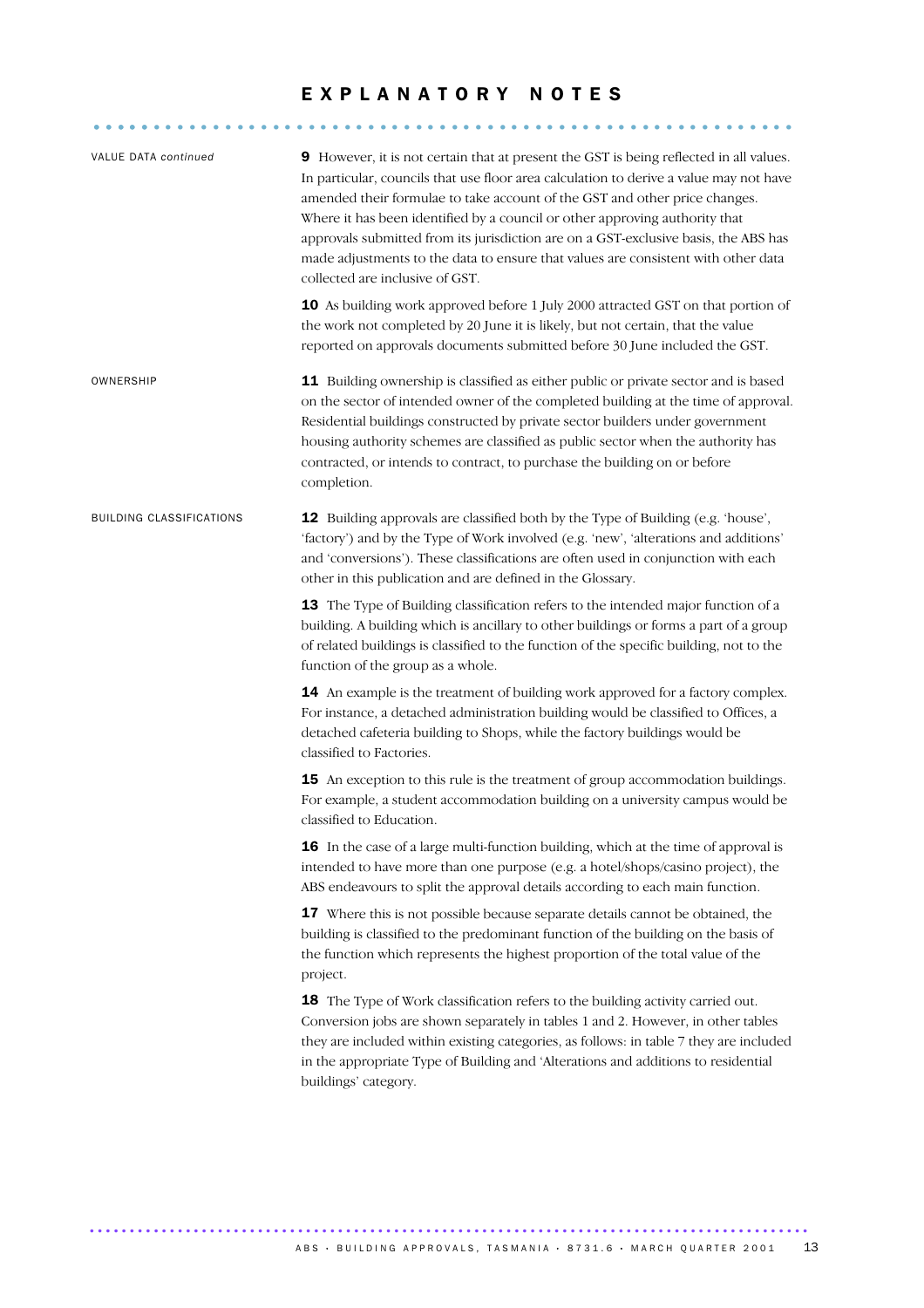### EXPLANATORY NOTES

| SEASONAL ADJUSTMENT                                          | 19 Seasonal adjustment is a means of removing the estimated effects of seasonal<br>variation from the series so that the effects of other influences can be more clearly<br>recognised.                                                                                                                                                                                                                                                                                                                                                                                                                                                                                                                                                    |
|--------------------------------------------------------------|--------------------------------------------------------------------------------------------------------------------------------------------------------------------------------------------------------------------------------------------------------------------------------------------------------------------------------------------------------------------------------------------------------------------------------------------------------------------------------------------------------------------------------------------------------------------------------------------------------------------------------------------------------------------------------------------------------------------------------------------|
|                                                              | 20 In the seasonal adjustment of series, account has been taken of both normal<br>seasonal factors and 'trading day' effects arising from the varying numbers of<br>Sundays, Mondays, Tuesdays, etc. in the month. Adjustment has also been made<br>for the influence of Easter which may affect the March and April estimates<br>differently.                                                                                                                                                                                                                                                                                                                                                                                             |
|                                                              | 21 Seasonal adjustment does not remove from the series the effect of irregular or<br>non-seasonal influences (e.g. the approval of large projects or a change in the<br>administrative arrangements of approving authorities).                                                                                                                                                                                                                                                                                                                                                                                                                                                                                                             |
|                                                              | 22 Some of the component series have been seasonally adjusted independently.<br>Therefore, the adjusted components may not add to the adjusted totals.                                                                                                                                                                                                                                                                                                                                                                                                                                                                                                                                                                                     |
|                                                              | 23 As happens with all seasonally adjusted series, the seasonal factors are<br>reviewed annually to take account of each additional year's data. The timing of this<br>review may vary and when appropriate will be notified in the 'Data Notes' section<br>of this publication.                                                                                                                                                                                                                                                                                                                                                                                                                                                           |
| TREND ESTIMATES                                              | 24 Smoothing seasonally adjusted series reduces the impact of the irregular<br>component of the seasonally adjusted series and creates trend estimates. For<br>monthly series, these trend estimates are derived by applying a 13-term<br>Henderson-weighted moving average to all months of the seasonally adjusted<br>series except the last six months. Trend series are created for the last six months<br>by applying surrogates of the Henderson moving average to the seasonally<br>adjusted series. For further information, see Information Paper: A Guide to<br>Interpreting Time Series-Monitoring 'Trends': an Overview (Cat. no. 1348.0) or<br>contact the Assistant Director, Time Series Analysis on Canberra 02 6252 6076. |
|                                                              | 25 While the smoothing techniques described in paragraph 24 enable trend<br>estimates to be produced for the latest few periods, they do result in revisions to<br>the trend estimates as new data becomes available. Generally, revisions become<br>smaller over time and, after three months, usually have a negligible impact on the<br>series. Revisions to the original data and re-analysis of seasonal factors may also<br>lead to revisions to the trend.                                                                                                                                                                                                                                                                          |
| CHAIN VOLUME MEASURES                                        | 26 The chain volume measures appearing in this publication are annually<br>re-weighted chain Laspeyres indexes referenced to current price values in a chosen<br>reference year. The reference year will updated annually in the September<br>publication. While current price estimates reflect both price and volume changes,<br>chain volume estimates measure changes in value after the direct effects of price<br>changes have been eliminated and therefore only reflect volume changes. The<br>direct impact of the GST is a price change, and hence is removed from chain<br>volume estimates.                                                                                                                                    |
|                                                              | 27 Further information on the nature and concepts of chain volume measures is<br>contained in the ABS publication Information Paper: Introduction of Chain<br>Volume Measures in the Australian National Accounts (Cat. no. 5248.0).                                                                                                                                                                                                                                                                                                                                                                                                                                                                                                       |
| AUSTRALIAN STANDARD<br>GEOGRAPHICAL CLASSIFICATION<br>(ASGC) | 28 Area statistics are now being classified to the Australian Standard<br>Geographical Classification (ASGC), 2000 Edition (Cat. no. 1216.0), effective from<br>1 July 2000, and ASGC terminology has been adopted in the presentation of<br>building statistics.                                                                                                                                                                                                                                                                                                                                                                                                                                                                          |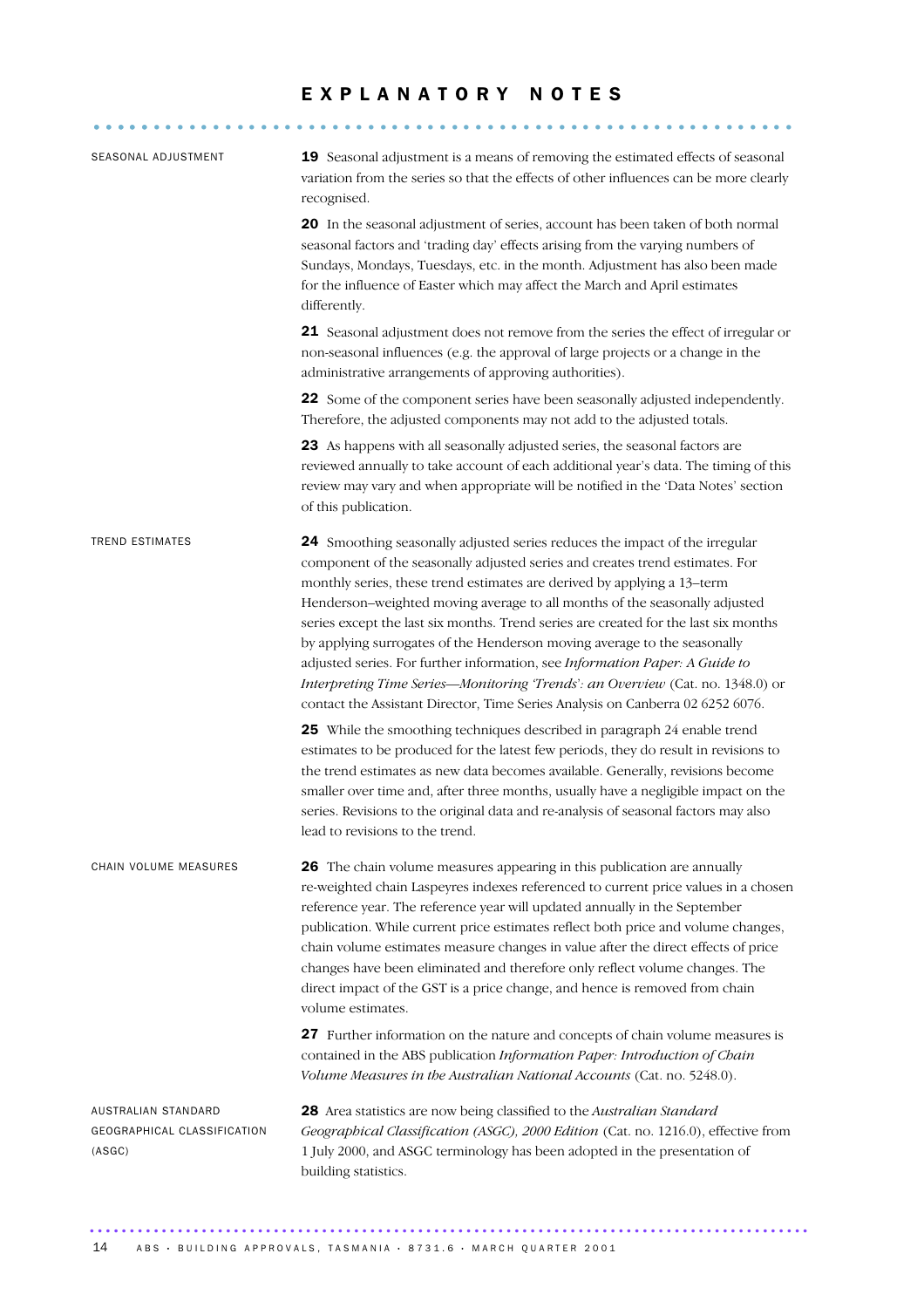### EXPLANATORY NOTES

........................................................... .....

| UNPUBLISHED DATA         |                                    | 29 The ABS can also provide some unpublished building approvals data. At<br>Statistical Local Area and Collection District, this includes new houses, floor area,<br>material or outer wall, floor and roof. A charge may be made for providing<br>unpublished data.                                                                                                                                                                                                                                                                                                                                                                                                                                                                                                                                           |
|--------------------------|------------------------------------|----------------------------------------------------------------------------------------------------------------------------------------------------------------------------------------------------------------------------------------------------------------------------------------------------------------------------------------------------------------------------------------------------------------------------------------------------------------------------------------------------------------------------------------------------------------------------------------------------------------------------------------------------------------------------------------------------------------------------------------------------------------------------------------------------------------|
| RELATED PUBLICATIONS     | п<br>٠<br>٠<br>٠<br>٠<br>٠         | <b>30</b> Users may also wish to refer to the following publications:<br>Building Activity, Australia (Cat. no. 8752.0)<br>Building Activity, Australia: Dwelling Unit Commencements (Cat. no. 8750.0)<br>Building Activity, Building Work Done, Australia (Cat. no. 8755.0)<br>Building Activity, Tasmania (Cat. no. 8752.6)<br>Building Approvals, Australia (Cat. no. 8731.0)<br>Engineering Construction Activity, Australia (Cat. no. 8762.0)<br>House Price Indexes: Eight Capital Cities (Cat. no. 6416.0)<br>Housing Finance for Owner Occupation, Australia (Cat. no. 5609.0)<br>Price Index of Materials Used in House Building, Six State Capital Cities<br>(Cat. no. 6408.0)<br>Price Index of Materials Used in Building Other than House Building,<br>Six State Capital Cities (Cat. no. 6407.0) |
|                          |                                    | <b>31</b> While building approvals value series are shown inclusive of GST, this is<br>different to the value series shown in the Building Activity publications<br>(Cat. nos 8752.0, 8752.6 and 8755.0), in which residential work will be published<br>inclusive of GST and non-residential work exclusive of GST. In the <i>Engineering</i><br>Construction Activity, Australia (Cat. no. 8762.0) all values will exclude GST.<br>32 When figures have been rounded, discrepancies may occur between sums of<br>the component items and totals.                                                                                                                                                                                                                                                             |
| SYMBOLS AND OTHER USAGES | n.a.<br>C<br>М<br>SD<br><b>SSD</b> | not available<br>City<br>Municipality<br><b>Statistical Division</b><br>Statistical Subdivision                                                                                                                                                                                                                                                                                                                                                                                                                                                                                                                                                                                                                                                                                                                |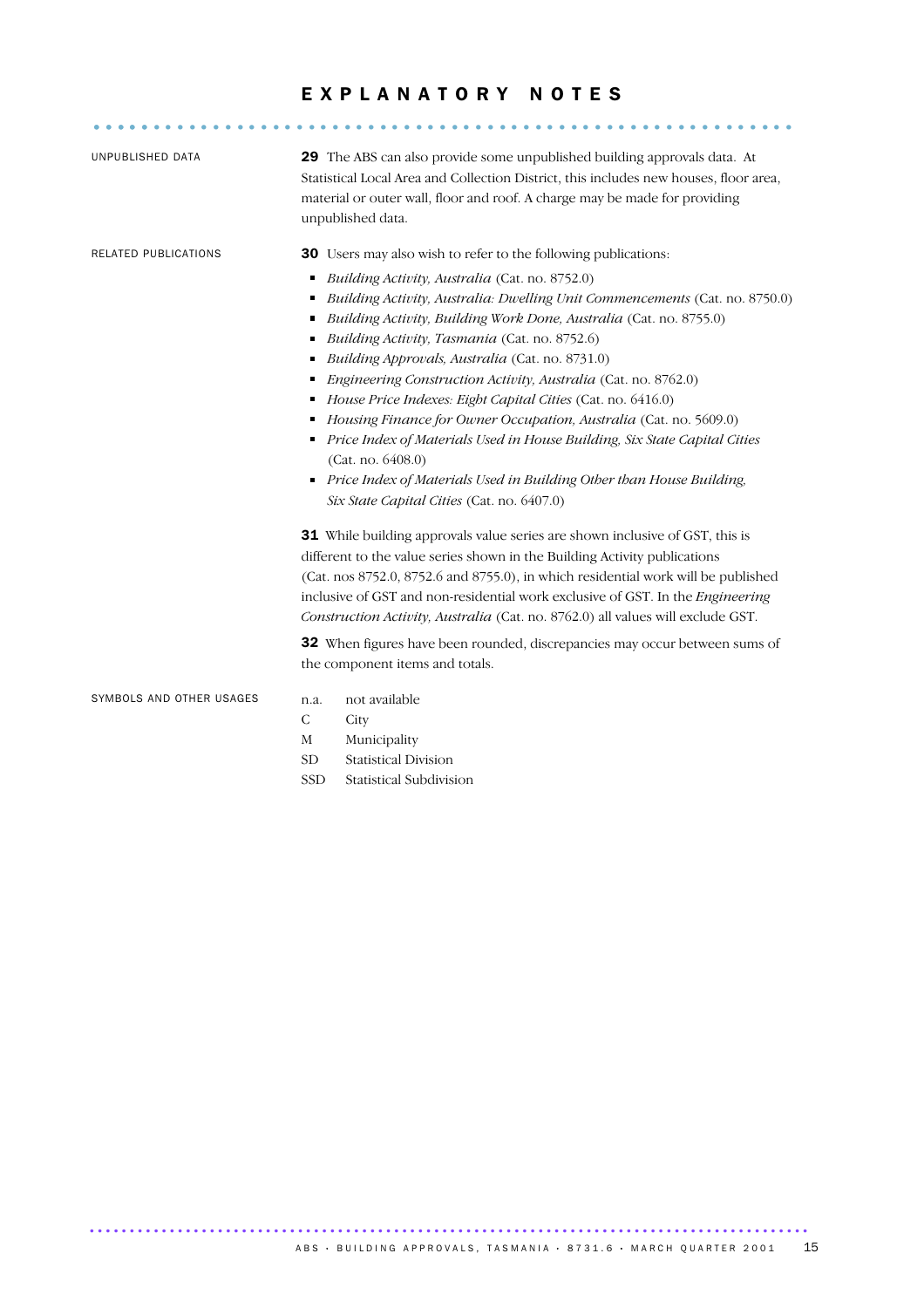### G L O S S A R Y

.......................................................... .......

| Alterations and additions                             | Building activity carried out on existing buildings. Includes adding to or<br>diminishing floor area, altering the structural design of a building and affixing<br>rigid components which are integral to the functioning of the building.                                                                                                                                                                                                                                                                                                                                                                                                                                                                                                                                                                                                                                               |
|-------------------------------------------------------|------------------------------------------------------------------------------------------------------------------------------------------------------------------------------------------------------------------------------------------------------------------------------------------------------------------------------------------------------------------------------------------------------------------------------------------------------------------------------------------------------------------------------------------------------------------------------------------------------------------------------------------------------------------------------------------------------------------------------------------------------------------------------------------------------------------------------------------------------------------------------------------|
| Alterations and additions to<br>residential buildings | Alterations and additions carried out on existing residential buildings, which may<br>result in the creation of new dwelling units. See also Explanatory Notes<br>paragraph 12.                                                                                                                                                                                                                                                                                                                                                                                                                                                                                                                                                                                                                                                                                                          |
| <b>Building</b>                                       | A building is a rigid, fixed and permanent structure which has a roof. Its intended<br>purpose is primarily to house people, plant, machinery, vehicles, goods or<br>livestock. An integral feature of a building's design is the provision for regular<br>access by persons in order to satisfy its intended use.                                                                                                                                                                                                                                                                                                                                                                                                                                                                                                                                                                       |
| Conversion                                            | Building activity which converts a non-residential building to a residential<br>building, e.g. conversion of a warehouse to residential apartments. Conversion is<br>considered to be a special type of alteration, and these jobs have been separately<br>identified as such from the July 1996 reference month, though they have only<br>appeared separately in this publication from the April 1998 issue. Prior to that<br>issue, conversions were published as part of the 'Conversions, etc.' category or<br>included elsewhere within a table. Prior to July 1996, table 1 includes the number<br>of Conversions in the 'Alterations and additions to residential buildings' category<br>while table 2 includes the value of Conversions in the 'Alterations and additions<br>to residential buildings, creating dwellings' category. See also Explanatory Notes<br>paragraph 12. |
| Dwelling unit                                         | A dwelling unit is a self-contained suite of rooms, including cooking and bathing<br>facilities and intended for long-term residential use. Regardless of whether they<br>are self-contained or not, units within buildings offering institutional care<br>(e.g. hospitals) or temporary accommodation (e.g. motels, hostels and holiday<br>apartments) are not defined as dwelling units. Such units are included in the<br>appropriate category of non-residential building approvals. Dwelling units can be<br>created in one of four ways: through new work to create a residential building;<br>through alteration/addition work to an existing residential building; through<br>either new or alteration/addition work on non-residential building or through<br>conversion of a non-residential building to a residential building.                                               |
| Educational                                           | Includes schools, colleges, kindergartens, libraries, museums and universities.                                                                                                                                                                                                                                                                                                                                                                                                                                                                                                                                                                                                                                                                                                                                                                                                          |
| Entertainment and<br>recreational                     | Includes clubs, cinemas, sport and recreation centres.                                                                                                                                                                                                                                                                                                                                                                                                                                                                                                                                                                                                                                                                                                                                                                                                                                   |
| Factories                                             | Includes paper mills, oil refinery buildings, brickworks and powerhouses.                                                                                                                                                                                                                                                                                                                                                                                                                                                                                                                                                                                                                                                                                                                                                                                                                |
| Flats, units or apartments                            | Dwellings not having their own private grounds and usually sharing a common<br>entrance, foyer or stairwell.                                                                                                                                                                                                                                                                                                                                                                                                                                                                                                                                                                                                                                                                                                                                                                             |
| Health                                                | Includes hospitals, nursing homes, surgeries, clinics and medical centres.                                                                                                                                                                                                                                                                                                                                                                                                                                                                                                                                                                                                                                                                                                                                                                                                               |
| Hotels, motels and other short<br>term accommodation  | Includes hostels, boarding houses, guest houses, and holiday apartment<br>buildings.                                                                                                                                                                                                                                                                                                                                                                                                                                                                                                                                                                                                                                                                                                                                                                                                     |
| House                                                 | A house is a detached building primarily used for long term residential purposes.<br>It consists of one dwelling unit. For instance, detached 'granny flats' and<br>detached dwelling units (e.g. caretaker's residences) associated with a<br>non-residential building are defined as houses.                                                                                                                                                                                                                                                                                                                                                                                                                                                                                                                                                                                           |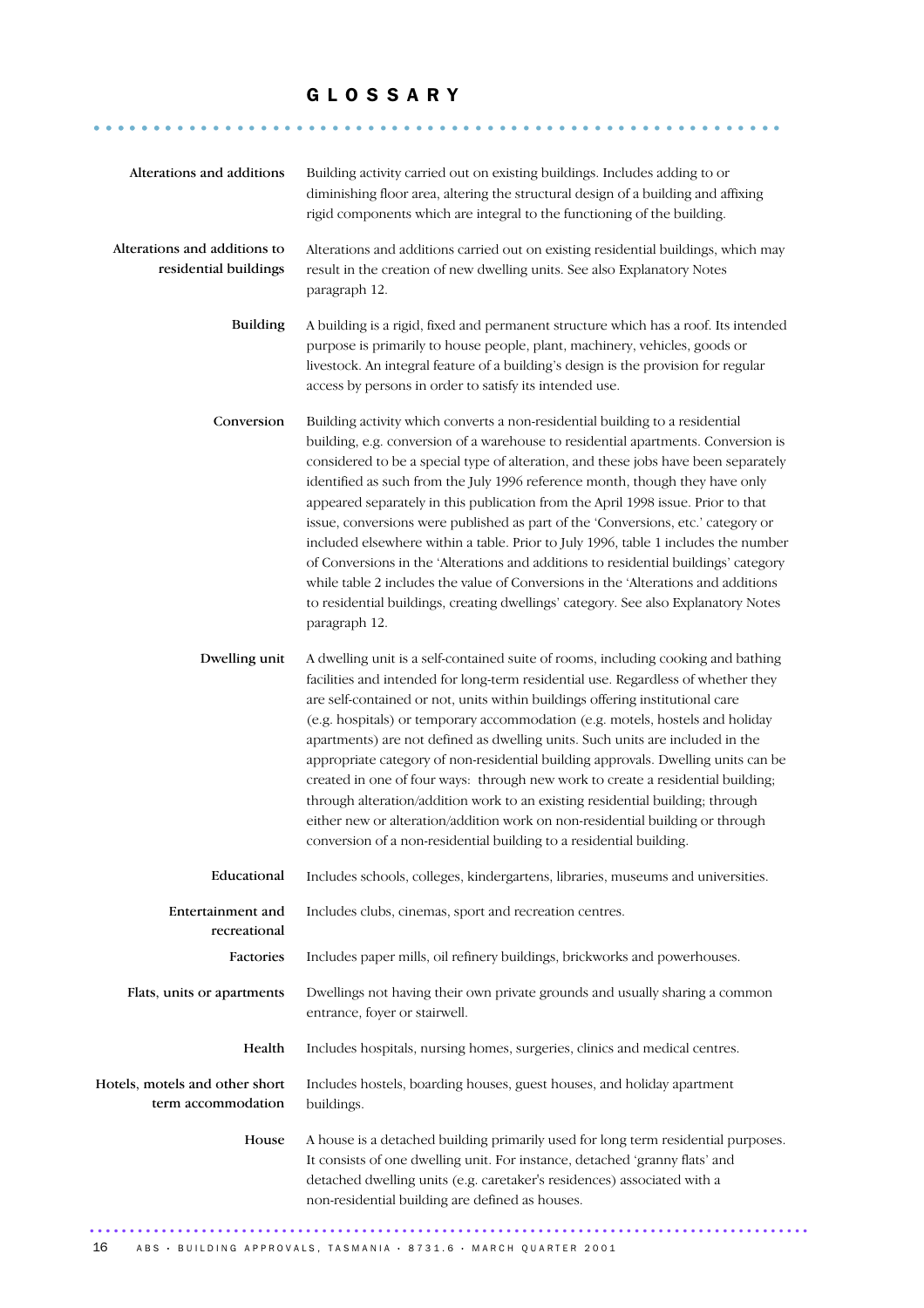### G L O S S A R Y

.......................................................... .......

| Miscellaneous                                       | Includes justice and defence buildings, welfare and charitable homes, prisons and<br>reformatories, maintenance camps, farming and livestock buildings, veterinary<br>clinics, child-minding centres, police stations and public toilets.                                                                                                                                                                                                                                                                                                                                                                                                                                                                                                                                                                                                                       |
|-----------------------------------------------------|-----------------------------------------------------------------------------------------------------------------------------------------------------------------------------------------------------------------------------------------------------------------------------------------------------------------------------------------------------------------------------------------------------------------------------------------------------------------------------------------------------------------------------------------------------------------------------------------------------------------------------------------------------------------------------------------------------------------------------------------------------------------------------------------------------------------------------------------------------------------|
| New building work                                   | Building activity which will result in the creation of a building which previously<br>did not exist.                                                                                                                                                                                                                                                                                                                                                                                                                                                                                                                                                                                                                                                                                                                                                            |
| New other residential<br>buildings                  | Building activity which will result in the creation of a residential building other<br>than a house, which previously did not exist.                                                                                                                                                                                                                                                                                                                                                                                                                                                                                                                                                                                                                                                                                                                            |
| New residential                                     | Building activity which will result in the creation of any residential building<br>(house or other residential) which previously did not exist.                                                                                                                                                                                                                                                                                                                                                                                                                                                                                                                                                                                                                                                                                                                 |
| Non-residential building                            | A non-residential building is primarily intended for purposes other than long<br>term residential purposes. Note that, on occasions, one or more dwelling units<br>may be created through non-residential building activity. Prior to the April 1998<br>issue of this publication, they have been included in the 'Conversions, etc.'<br>column in tables showing dwelling units approved. They are now identified<br>separately (e.g. see table 1). However, the value of these dwelling units cannot be<br>separated out from that of the non-residential building which they are part of,<br>therefore the value associated with these remain in the appropriate<br>Non-residential category.                                                                                                                                                                |
| Offices                                             | Includes banks, post offices and council chambers.                                                                                                                                                                                                                                                                                                                                                                                                                                                                                                                                                                                                                                                                                                                                                                                                              |
| Other business premises                             | Includes warehouses, service stations, transport depots and terminals, electricity<br>substation buildings, telephone exchanges, broadcasting and film studios.                                                                                                                                                                                                                                                                                                                                                                                                                                                                                                                                                                                                                                                                                                 |
| Other dwellings                                     | Includes all dwellings other than houses. They can be created by: the creation of<br>new other residential buildings (e.g. flats); alteration/addition work to an existing<br>residential building; either new or alteration/addition work on a non-residential<br>building; conversion of a non-residential building to a residential building<br>creating more than one dwelling unit.                                                                                                                                                                                                                                                                                                                                                                                                                                                                        |
| Other residential building                          | An other residential building is a building other than a house primarily used for<br>long-term residential purposes. An other residential building contains more than<br>one dwelling unit. Other residential buildings are coded to the following<br>categories: semi-detached, row or terrace house or townhouse with one storey;<br>semi-detached, row or terrace house or townhouse with two or more storeys;<br>flat, unit or apartment in a building of one or two storeys; flat, unit or apartment<br>in a building of three storeys; flat, unit or apartment in a building of four or more<br>storeys; flat, unit or apartment attached to a house; other/number of storeys<br>unknown. The latter two categories are included with the semi-detached, row or<br>terrace house or townhouse with one storey category in table 3 of this<br>publication. |
| Religious                                           | Includes convents, churches, temples, mosques, monasteries and noviciates.                                                                                                                                                                                                                                                                                                                                                                                                                                                                                                                                                                                                                                                                                                                                                                                      |
| Residential building                                | A residential building is a building consisting of one or more dwelling units.<br>Residential buildings can be either houses or other residential buildings.                                                                                                                                                                                                                                                                                                                                                                                                                                                                                                                                                                                                                                                                                                    |
| Semi-detached, row or terrace<br>houses, townhouses | Dwellings having their own private grounds with no other dwellings above or<br>below.                                                                                                                                                                                                                                                                                                                                                                                                                                                                                                                                                                                                                                                                                                                                                                           |
| Shops                                               | Includes retail shops, restaurants, taverns and shopping arcades.                                                                                                                                                                                                                                                                                                                                                                                                                                                                                                                                                                                                                                                                                                                                                                                               |
|                                                     | ABS · BUILDING APPROVALS, TASMANIA · 8731.6 · MARCH QUARTER 2001<br>17                                                                                                                                                                                                                                                                                                                                                                                                                                                                                                                                                                                                                                                                                                                                                                                          |